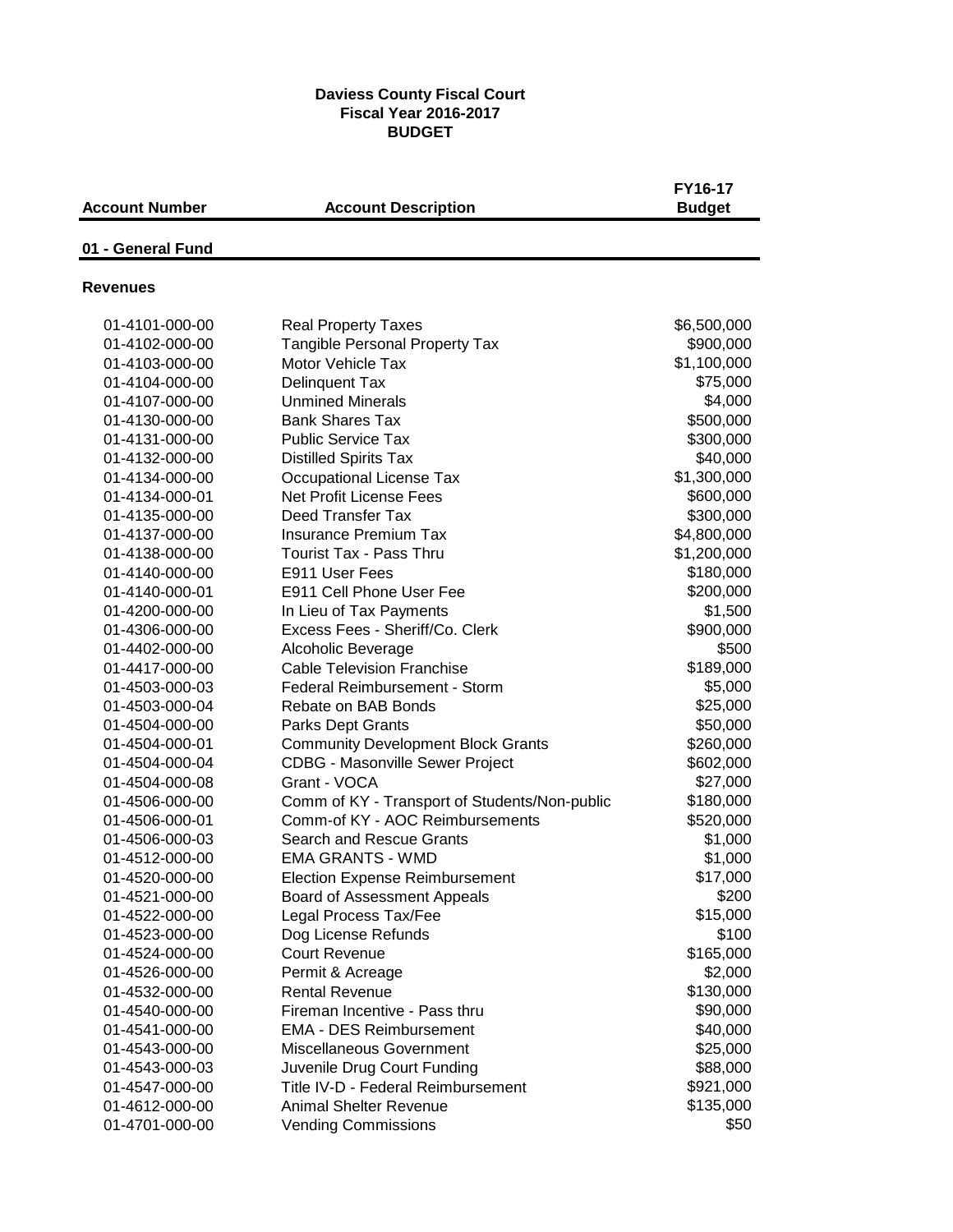| 01-4703-000-01                                                         | Parks & Recreation - Programs                  | \$40,000         |
|------------------------------------------------------------------------|------------------------------------------------|------------------|
| 01-4704-000-00                                                         | <b>Surplus Equipment Sales</b>                 | \$1,000          |
| 01-4705-000-00                                                         | <b>Land Sales</b>                              | \$10,000         |
| 01-4706-000-00                                                         | <b>Material Sales</b>                          | \$10,000         |
| 01-4707-000-00                                                         | Farm Income                                    | \$3,500          |
| 01-4711-000-00                                                         | Levy Trust - Land Rent                         | \$40,000         |
| 01-4731-000-00                                                         | Miscellaneous                                  | \$40,000         |
| 01-4733-000-00                                                         | Insurance Reimbursement                        | \$10,000         |
| 01-4799-000-01                                                         | Juvenile Justice Grants                        | \$10,000         |
| 01-4806-000-00                                                         | Interest Income                                | \$40,000         |
| 01-4901-000-00                                                         | Surplus Prior Year                             | \$7,700,000      |
| 01-4901-000-05                                                         | Surplus Prior Year - Infrastructure            | \$1,000,000      |
| 01-4910-000-01                                                         | Transfer In - LGEA Cash Flow Repay             | \$500,000        |
| 01-4909-000-00                                                         | Transfer Out - Road                            | (\$1,749,018)    |
| 01-4909-000-01                                                         | <b>Transfer Out - Detention Center</b>         | (\$1,244,800)    |
| 01-4909-000-02                                                         | Transfer Out - Bond Fund - Complex             | (\$118,000)      |
| 01-4909-000-03                                                         | Transfer Out - Bond Fund - Tourist Tax         | (\$400,000)      |
| 01-4909-000-04                                                         | Transfer Out - Bond Fund - Convention Center   | (\$2,000,000)    |
| 01-4909-000-05                                                         | Transfer Out - Economic Development Fund       | (\$250,000)      |
| 01-4909-000-06                                                         | Transfer Out - WKU                             | (\$610,000)      |
| 01-4909-000-07                                                         | Transfer Out - LGEA Cash Flow Adv              | (\$500,000)      |
| <b>Total Revenues</b>                                                  |                                                | \$24,922,032     |
| <b>Expenses</b><br><b>GENERAL GOVERNMENT</b><br>County Judge/Executive |                                                |                  |
|                                                                        | $01-5001-101-00$ County Judge Executive Salary | <b>\$115,000</b> |

| 01-5001-101-00 | County Judge/Executive Salary               | \$115,000 |
|----------------|---------------------------------------------|-----------|
| 01-5001-185-00 | <b>Other Salaries</b>                       | \$90,000  |
| 01-5001-201-00 | Social Security/Medicare                    | \$15,683  |
| 01-5001-202-00 | Retirement                                  | \$38,294  |
| 01-5001-203-00 | Employee Insurance                          | \$53,000  |
| 01-5001-208-00 | Unemployment Insurance                      | \$500     |
| 01-5001-209-00 | <b>Workers Compensation</b>                 | \$550     |
| 01-5001-212-00 | <b>Elected Official -Training Incentive</b> | \$4,000   |
| 01-5001-445-00 | <b>Office Supplies</b>                      | \$1,000   |
| 01-5001-467-00 | <b>Community Outreach</b>                   | \$10,000  |
| 01-5001-531-00 | <b>Bond Premium</b>                         | \$1,000   |
| 01-5001-569-00 | Registrations, Conf. & Training             | \$6,000   |
| 01-5001-576-00 | Travel                                      | \$3,000   |
| 01-5001-599-00 | Miscellaneous                               | \$500     |
| 01-5001-705-00 | Data Processing                             | \$2,000   |
| 01-5001-709-00 | <b>Furniture &amp; Fixtures</b>             | \$1,000   |
|                | <b>Total County Judge/Executive</b>         | \$341,527 |

County Attorney

| 01-5005-101-00 | <b>County Attorney</b>                   | \$40,000  |
|----------------|------------------------------------------|-----------|
| 01-5005-101-01 | County Attorney - Civil Division         | \$44,500  |
| 01-5005-185-00 | Co. Attorney Other Salaries              | \$508,500 |
| 01-5005-185-01 | Co Attorney - Other Salaries - Civil Div | \$51,500  |
| 01-5005-185-03 | Co Attorney - Other Salaries - JDC       | \$53,800  |
| 01-5005-201-00 | Social Security/Medicare                 | \$41,960  |
| 01-5005-201-01 | Social Security/Medicare - Civil Div     | \$7,268   |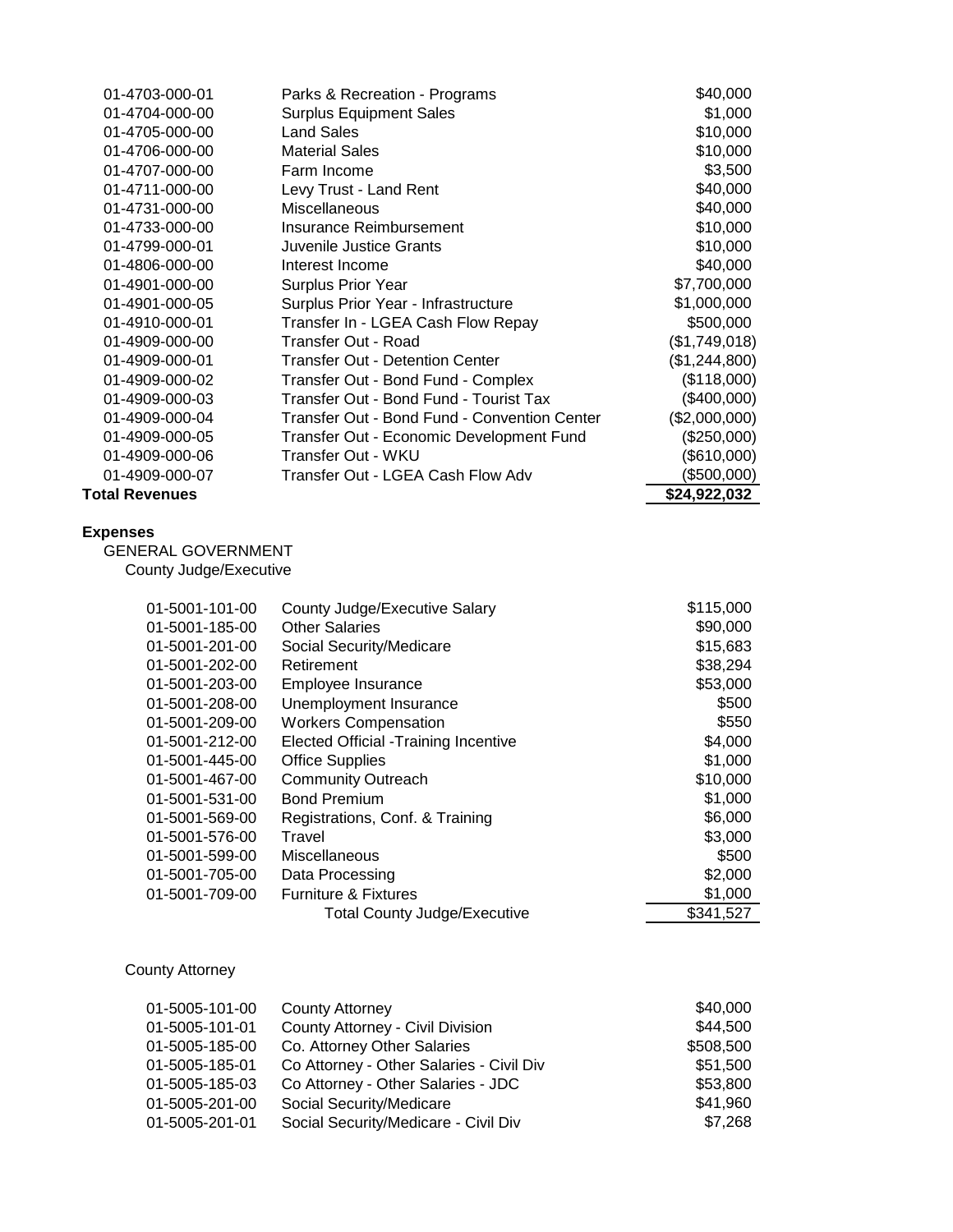| 01-5005-201-02                   | Social Security/Medicare - JDC                                   | \$4,039                 |
|----------------------------------|------------------------------------------------------------------|-------------------------|
| 01-5005-202-00                   | Retirement                                                       | \$93,574                |
| 01-5005-202-02                   | Retirement - JDC                                                 | \$9,008                 |
| 01-5005-202-01                   | <b>Retirement - Civil Division</b>                               | \$16,207                |
| 01-5005-203-00                   | Employee Insurance                                               | \$190,000               |
| 01-5005-203-01                   | Employee Insurance - Civil                                       | \$8,000                 |
| 01-5005-208-00                   | Unemployment Insurance                                           | \$1,550                 |
| 01-5005-208-01                   | Unemployment Insurance - Civil Div                               | \$1,180                 |
| 01-5005-209-00                   | <b>Workers Compensation</b>                                      | \$2,300                 |
| 01-5005-209-01                   | Workers Comp Insurance - Civil                                   | \$250                   |
| 01-5005-329-00                   | Janitorial Services - Child Support                              | \$4,368                 |
| 01-5005-338-00                   | Maintenance and Office Repair - Civil                            | \$1,500                 |
| 01-5005-338-01                   | Maintenance and Office Repair - CS                               | \$2,700                 |
| 01-5005-364-00                   | Parking & Office Rental                                          | \$42,561                |
| 01-5005-399-00                   | <b>Contracted Services</b>                                       | \$106,153               |
| 01-5005-445-00                   | <b>Office Supplies and Equip</b>                                 | \$8,000                 |
| 01-5005-445-01                   | Office Supplies - Civil                                          | \$500                   |
| 01-5005-445-02                   | Other Supplies and Materials - JDC                               | \$3,500                 |
| 01-5005-563-00                   | Postage                                                          | \$10,000                |
| 01-5005-573-00                   | Telephone                                                        | \$1,140                 |
| 01-5005-573-01                   | Telephone - Civil                                                | \$500                   |
| 01-5005-573-02                   | Telephone - JDC                                                  | \$500                   |
| 01-5005-705-00                   | Data Processing                                                  | \$6,273                 |
|                                  | <b>Total County Attorney</b>                                     | \$1,261,331             |
| 01-5010-445-00<br>01-5015-348-00 | <b>County Clerk - Office Supplies</b><br>Sheriff Program Support | \$30,000<br>\$2,150,000 |
| 01-5015-348-01                   | Sheriff Support - equipment                                      | \$0                     |
| Coroner                          | <b>Total Other Governmental Offices</b>                          | \$2,180,000             |
|                                  |                                                                  |                         |
| 01-5020-101-00                   | Coroner                                                          | \$73,500                |
| 01-5020-105-00                   | <b>Assistant Coroners</b>                                        | \$61,500                |
| 01-5020-165-00                   | Secretary                                                        | \$35,500                |
| 01-5020-201-00                   | Social Security/Medicare                                         | \$13,043                |
| 01-5020-202-00                   | Retirement                                                       | \$20,361                |
| 01-5020-203-00                   | Employee Insurance                                               | \$19,000                |
| 01-5020-208-00                   | Unemployment Insurance                                           | \$500                   |
| 01-5020-209-00                   | <b>Workers Compensation</b>                                      | \$2,200                 |
| 01-5020-210-00                   | <b>Expense Allowance</b>                                         | \$16,800                |
| 01-5020-308-00                   | Autopsies/Transport                                              | \$8,000                 |
| 01-5020-344-00                   | <b>Pauper Burials</b>                                            | \$2,000                 |
| 01-5020-445-00                   | <b>Office Supplies</b>                                           | \$4,000                 |
| 01-5020-569-00                   | Registrations, Conf. & Training<br>Telephone                     | \$5,000                 |
| 01-5020-573-00<br>01-5020-576-00 | Travel                                                           | \$4,500<br>\$3,000      |
| 01-5020-725-00                   | <b>Office Equipment</b>                                          | \$7,300                 |
|                                  | <b>Total Coroner</b>                                             | \$276,204               |
|                                  |                                                                  |                         |
| <b>Fiscal Court</b>              |                                                                  |                         |
| 01-5025-101-00                   | <b>Fiscal Court - Commissioners</b>                              | \$158,000               |
| 01-5025-185-00                   | <b>Other Salaries</b>                                            | \$150,000               |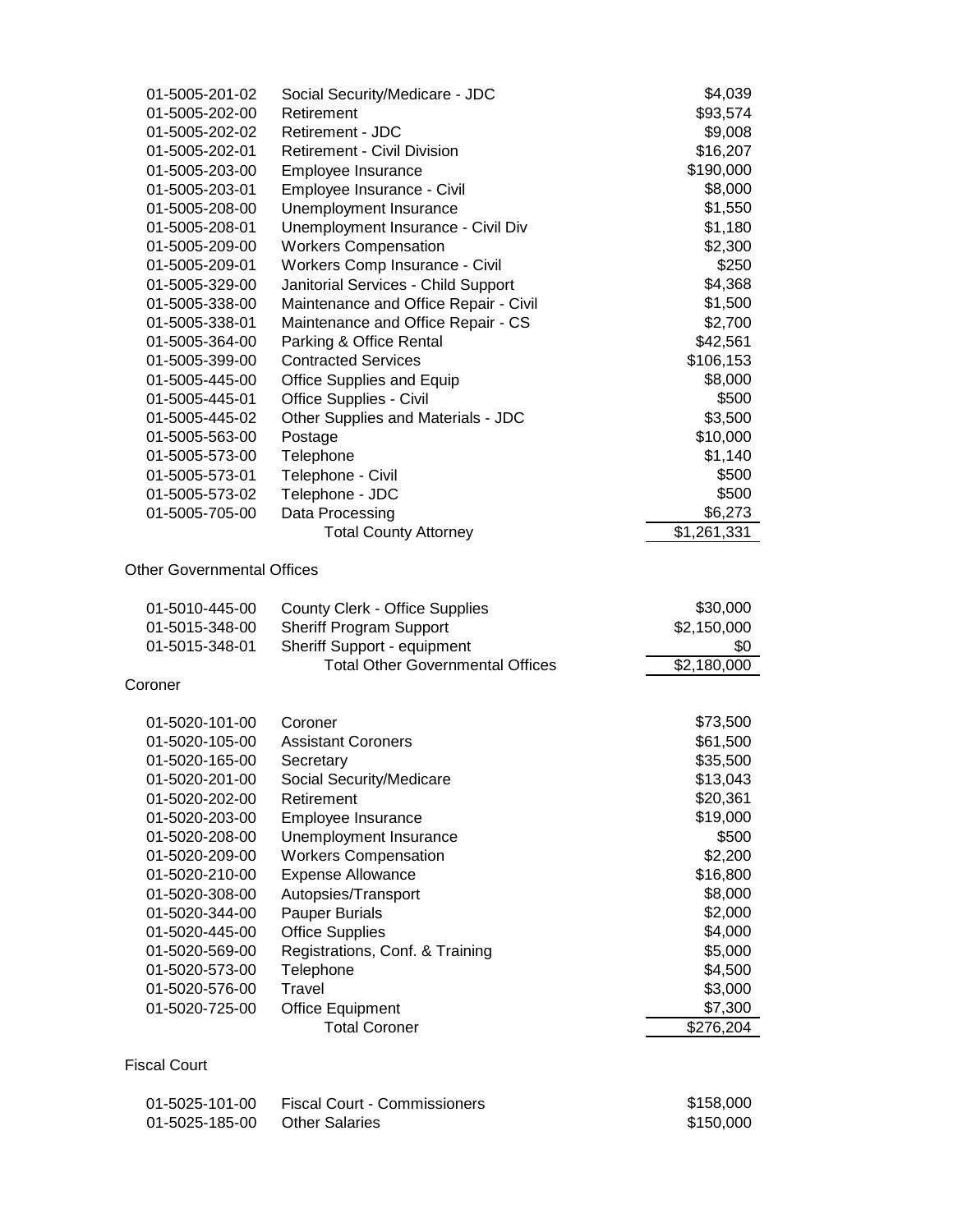| 01-5025-201-00                                                                                                     | Social Security/Medicare                                                             | \$23,562               |
|--------------------------------------------------------------------------------------------------------------------|--------------------------------------------------------------------------------------|------------------------|
| 01-5025-202-00                                                                                                     | Retirement                                                                           | \$57,534               |
| 01-5025-203-00                                                                                                     | Employee Insurance                                                                   | \$96,000               |
| 01-5025-208-00                                                                                                     | Unemployment Insurance                                                               | \$1,500                |
| 01-5025-209-00                                                                                                     | <b>Workers Compensation</b>                                                          | \$1,100                |
| 01-5025-210-01                                                                                                     | <b>Fiscal Court Meeting Expenses</b>                                                 | \$30,000               |
| 01-5025-212-00                                                                                                     | <b>Elected Official Training Incentive</b>                                           | \$16,000               |
| 01-5025-302-00                                                                                                     | Rewards & Advertising                                                                | \$2,000                |
| 01-5025-348-00                                                                                                     | <b>Supplies &amp; Materials</b>                                                      | \$5,000                |
| 01-5025-445-00                                                                                                     | <b>Office Supplies</b>                                                               | \$12,000               |
| 01-5025-531-00                                                                                                     | <b>Bond Premiums</b>                                                                 | \$1,000                |
| 01-5025-551-00                                                                                                     | Memberships                                                                          | \$3,000                |
| 01-5025-569-00                                                                                                     | Registrations, Conf. & Training                                                      | \$25,000               |
| 01-5025-571-00                                                                                                     | Renewals & Repairs                                                                   | \$2,500                |
| 01-5025-573-00                                                                                                     | Telephone                                                                            | \$25,000               |
| 01-5025-576-00                                                                                                     | <b>Commissioners Travel</b>                                                          | \$6,000                |
| 01-5025-576-01                                                                                                     | <b>Employee Travel</b>                                                               | \$2,000                |
| 01-5025-599-00                                                                                                     | Miscellaneous                                                                        | \$500                  |
| 01-5025-709-00                                                                                                     | <b>Furniture &amp; Fixtures</b>                                                      | \$1,000                |
| 01-5025-725-00                                                                                                     | <b>Office Equipment</b>                                                              | \$15,000               |
|                                                                                                                    | <b>Total Fiscal Court</b>                                                            | \$633,696              |
|                                                                                                                    |                                                                                      |                        |
| 01-5030-367-00                                                                                                     | <b>PVA - Statutory Contribution</b><br><b>Total Property Valuation Administrator</b> | \$181,800<br>\$181,800 |
|                                                                                                                    |                                                                                      |                        |
| 01-5035-191-00                                                                                                     | <b>Board of Assessment</b>                                                           |                        |
|                                                                                                                    | <b>Total Board of Assessment</b>                                                     | \$2,000<br>\$2,000     |
|                                                                                                                    |                                                                                      |                        |
| 01-5040-102-00                                                                                                     | <b>County Treasurer</b>                                                              | \$105,600              |
| 01-5040-185-00                                                                                                     | <b>Other Salaries</b>                                                                | \$153,400              |
| 01-5040-201-00                                                                                                     | Social Security/Medicare                                                             | \$19,814               |
| 01-5040-202-00                                                                                                     | Retirement                                                                           | \$48,381               |
| 01-5040-203-00                                                                                                     | Employee Insurance                                                                   | \$36,000               |
| 01-5040-208-00                                                                                                     | Unemployment Insurance                                                               | \$800                  |
| 01-5040-209-00                                                                                                     | <b>Workers Compensation</b>                                                          | \$1,100                |
| 01-5040-445-00                                                                                                     | <b>Office Supplies</b>                                                               | \$500                  |
| 01-5040-531-00                                                                                                     | <b>Bond Premium</b>                                                                  | \$750                  |
| 01-5040-551-00                                                                                                     | Memberships                                                                          | \$250                  |
| 01-5040-569-00                                                                                                     | Registrations, Conf. & Training                                                      | \$3,500                |
| 01-5040-705-00                                                                                                     | Data Processing Equipment                                                            | \$1,000                |
| 01-5040-705-01                                                                                                     | <b>Accounting Software</b>                                                           | \$6,500                |
| <b>Property Valuation Administrator</b><br><b>Board of Assessment</b><br><b>County Treasurer</b><br>01-5040-725-00 | <b>Office Equipment</b>                                                              | \$500                  |

01-5046-185-00 Other Salaries \$40,000<br>
01-5046-201-00 Social Security/Medicare \$3,060<br>
01-5046-202-00 Retirement \$7,472 Social Security/Medicare<br>Retirement 01-5046-202-00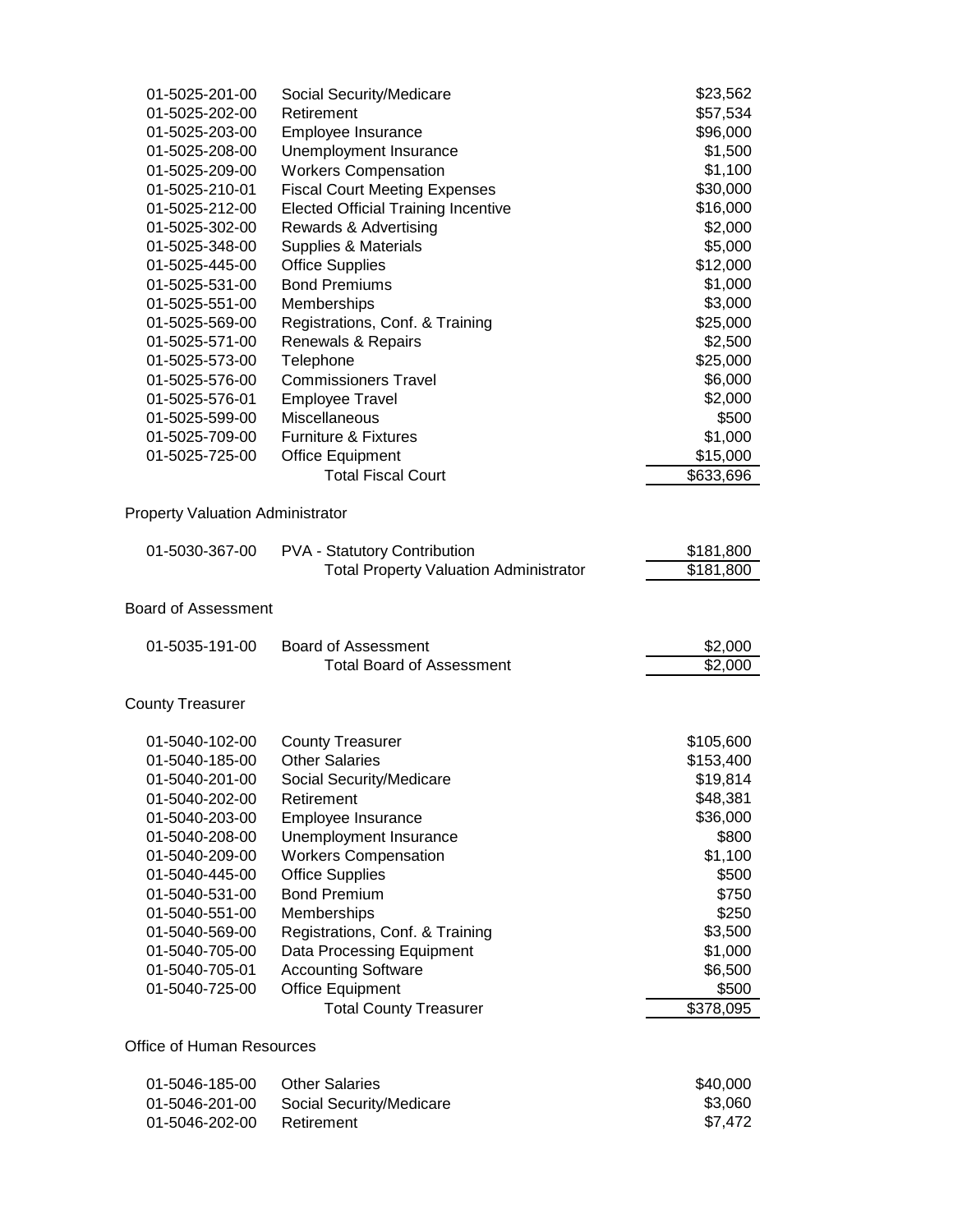| 01-5046-203-00                        | Employee Insurance                            | \$4,300              |
|---------------------------------------|-----------------------------------------------|----------------------|
| 01-5046-208-00                        | Unemployment Insurance                        | \$200                |
| 01-5046-209-00                        | <b>Workers Compensation</b>                   | \$150                |
| 01-5046-445-00                        | <b>Office Supplies</b>                        | \$500                |
| 01-5046-551-00                        | Memberships                                   | \$600                |
| 01-5046-569-00                        | Registrations, Conf. & Training               | \$4,000              |
| 01-5046-594-00                        | Health, Wellness, and Safety                  | \$10,000             |
| 01-5046-595-00                        | <b>Education and Testing</b>                  | \$500                |
| 01-5046-705-01                        | <b>Accounting Software</b>                    | \$2,000              |
| 01-5046-709-00                        | <b>Furniture and Fixtures</b>                 | \$500                |
| 01-5046-725-00                        | <b>Office Equipment</b>                       | \$500                |
|                                       | <b>Total Office of Human Resources</b>        | $\overline{$}73,782$ |
| <b>Information Systems Department</b> |                                               |                      |
| 01-5057-129-00                        | Data Processing                               | \$181,000            |
| 01-5057-201-00                        | Social Security/Medicare                      | \$13,847             |
| 01-5057-202-00                        | Retirement                                    | \$33,811             |
| 01-5057-203-00                        | Employee Insurance                            | \$36,000             |
| 01-5057-208-00                        | Unemployment Insurance                        | \$400                |
| 01-5057-209-00                        | <b>Workers Compensation</b>                   | \$150                |
| 01-5057-333-00                        | Maintenance Agreements                        | \$5,400              |
| 01-5057-569-00                        | Registrations, Conf. & Training               | \$3,400              |
| 01-5057-573-00                        | Telephone                                     | \$3,168              |
| 01-5057-705-00                        | Data Processing Equipment                     | \$50,000             |
|                                       | <b>Total Information Systems Department</b>   | \$327,176            |
| Law Librarian                         |                                               |                      |
| 01-5060-101-00                        | Law Librarian                                 | \$600                |
|                                       | <b>Total Law Librarian</b>                    | \$600                |
| <b>Election Expenses</b>              |                                               |                      |
| 01-5065-191-00                        | <b>Election Board</b>                         | \$17,000             |
| 01-5065-192-00                        | <b>Election Officer Per Diem</b>              | \$110,000            |
| 01-5065-194-00                        | <b>Election Tabulators</b>                    | \$2,000              |
| 01-5065-302-00                        | Advertising                                   | \$28,000             |
| 01-5065-341-00                        | <b>Repair &amp; Transport Voting Machines</b> | \$20,000             |
| 01-5065-347-00                        | Rental - Polling Place                        | \$4,000              |
| 01-5065-348-00                        | Voter Registration                            | \$3,000              |
| 01-5065-445-00                        | <b>Supplies</b>                               | \$118,500            |
| 01-5065-737-00                        | <b>Voting Machines</b>                        | \$20,000             |
|                                       | <b>Total Election Expenses</b>                | \$322,500            |
| Oboro Metropolitan Planning & Zoning  |                                               |                      |
| 01-5070-507-00                        | Metropolitan Planning & Zoning                | \$156,844            |
|                                       | <b>Total Planning &amp; Zoning</b>            | \$156,844            |
| <b>Economic Development</b>           |                                               |                      |
| 01-5075-309-00                        | County Advocate                               | \$50,000             |
| 01-5075-348-00                        | Incentives                                    | \$10,000             |
| 01-5075-348-02                        | <b>Economic Development Corporation</b>       | \$184,000            |
| 01-5075-348-08                        | <b>Convention Center Operations Pass Thru</b> | \$200,000            |
|                                       | <b>Total Economic Development</b>             | \$444,000            |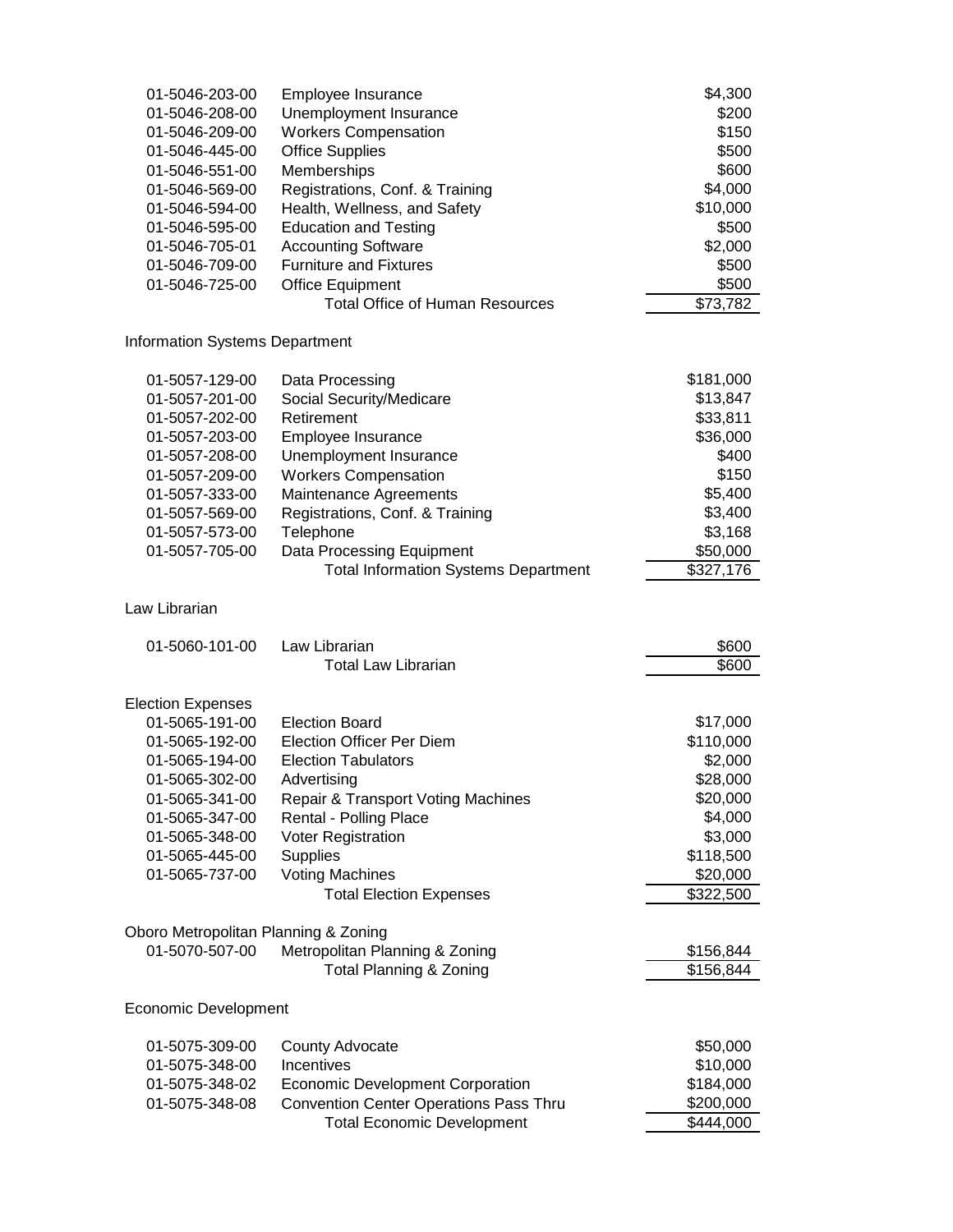| Courthouse             |                                                       |                      |
|------------------------|-------------------------------------------------------|----------------------|
| 01-5080-175-00         | Courthouse Custodian                                  | \$38,100             |
| 01-5080-178-00         | <b>Courthouse Overtime</b>                            | \$2,000              |
| 01-5080-201-00         | Social Security/Medicare                              | \$3,068              |
| 01-5080-202-00         | Retirement                                            | \$7,491              |
| 01-5080-203-00         | Employee Insurance                                    | \$2,500              |
| 01-5080-208-00         | Unemployment Insurance                                | \$425                |
| 01-5080-209-00         | <b>Workers Compensation</b>                           | \$1,700              |
| 01-5080-329-00         | Janitorial Contract                                   | \$45,000             |
| 01-5080-348-00         | Materials & Supplies                                  | \$40,000             |
| 01-5080-364-00         | Rental                                                | \$1,800              |
| 01-5080-425-00         | Food - Work Release                                   | \$500                |
| 01-5080-481-00         | Uniforms                                              | \$1,000              |
| 01-5080-525-00         | Insurance-Building & Contents                         | \$18,000             |
| 01-5080-571-00         | Repairs                                               | \$300,000            |
| 01-5080-571-01         | Landscaping                                           | \$14,000             |
| 01-5080-573-00         | Telephone                                             | \$1,000              |
| 01-5080-578-00         | <b>Utilities</b>                                      | \$115,000            |
| 01-5080-599-00         | Miscellaneous                                         | \$500                |
| 01-5080-721-00         | Maintenance Equipment                                 | \$1,000              |
|                        | <b>Total Courthouse</b>                               | \$593,084            |
| <b>Judicial Center</b> |                                                       |                      |
| 01-5085-175-00         | JC Maintenance Supervisor                             | \$62,000             |
| 01-5085-178-00         | Overtime Pay                                          | \$3,000              |
| 01-5085-201-00         | Social Security/Medicare                              | \$4,973              |
| 01-5085-202-00         | Retirement                                            | \$12,142             |
| 01-5085-203-00         | Employee Insurance                                    |                      |
|                        |                                                       | \$16,000             |
| 01-5085-208-00         | Unemployment Insurance                                | \$425                |
| 01-5085-209-00         | <b>Workers Compensation</b>                           | \$1,900              |
| 01-5085-329-00         | <b>Janitorial Contract</b>                            | \$69,680             |
| 01-5085-348-00         | <b>Materials &amp; Supplies</b>                       | \$26,000             |
| 01-5085-364-00         | <b>Parking Rental</b>                                 | \$17,600             |
| 01-5085-425-00         | Food- Work Release                                    | \$500                |
| 01-5085-445-00         | <b>Office Supplies</b>                                | \$250                |
| 01-5085-481-00         | Uniforms                                              | \$600                |
| 01-5085-525-00         | Insurance-Building & Contents                         | \$15,000             |
| 01-5085-571-00         | Repairs                                               | \$75,000             |
| 01-5085-571-03         | Landscaping                                           | \$1,000              |
| 01-5085-573-00         | Telephone                                             | \$10,500             |
| 01-5085-578-00         | <b>Utilities</b>                                      | \$115,000            |
| 01-5085-599-00         | Miscellaneous                                         | \$500                |
| 01-5085-721-00         | Maintenance Equipment<br><b>Total Judicial Center</b> | \$4,500<br>\$436,570 |

# County Operations Center

| 01-5086-175-00 | Complex Maintenance Supervisor | \$64,000 |
|----------------|--------------------------------|----------|
| 01-5086-201-00 | Social Security/Medicare       | \$4.896  |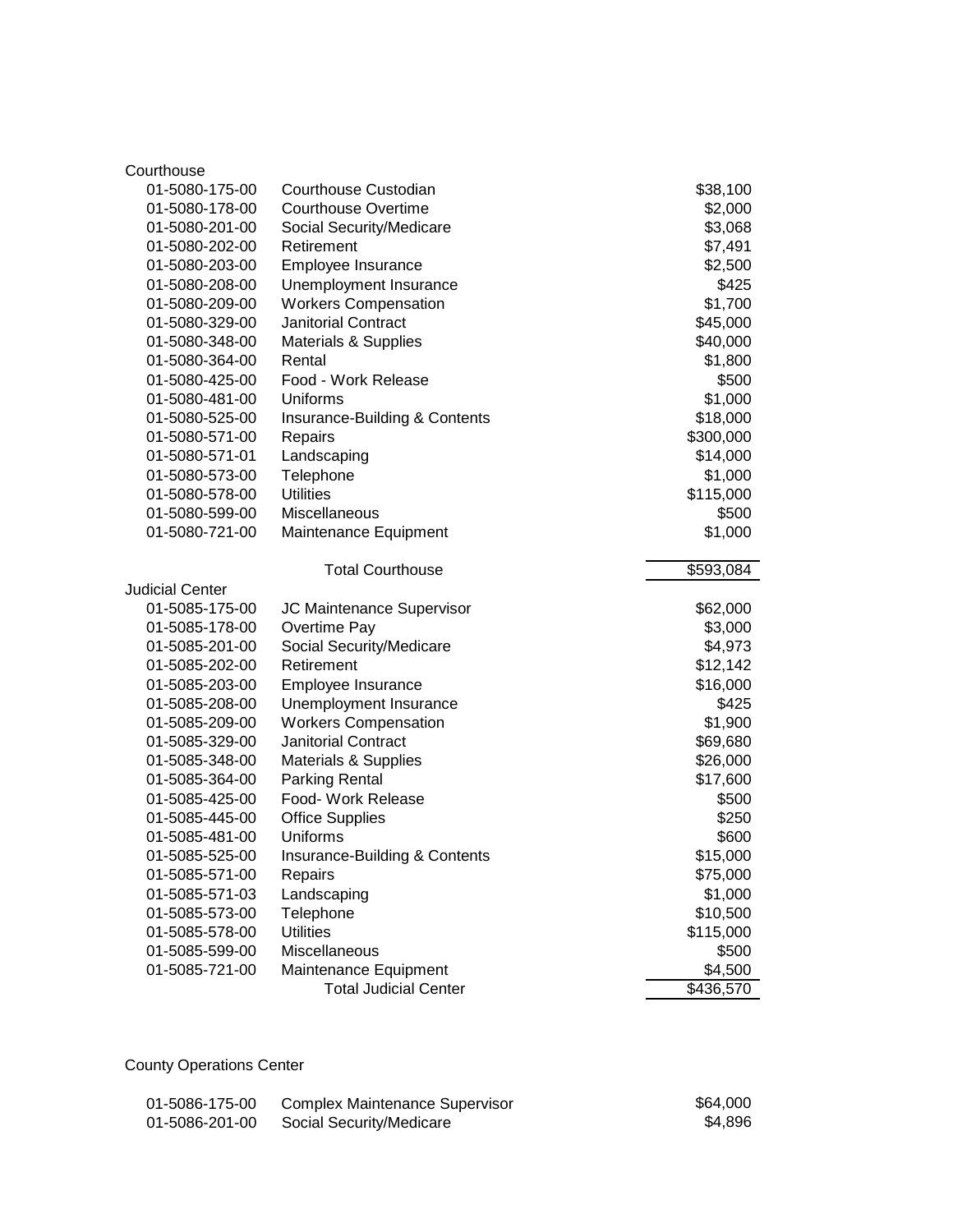| 01-5086-202-00                   | Retirement                            | \$11,955              |
|----------------------------------|---------------------------------------|-----------------------|
| 01-5086-203-00                   | Employee Insurance                    | \$30,000              |
| 01-5086-208-00                   | Unemployment Insurance                | \$425                 |
| 01-5086-209-00                   | <b>Workers Compensation</b>           | \$1,700               |
| 01-5086-329-00                   | <b>Janitorial Contract</b>            | \$12,000              |
| 01-5086-348-00                   | <b>Materials and Supplies</b>         | \$8,000               |
| 01-5086-348-01                   | <b>Maintenance Contracts</b>          | \$8,000               |
| 01-5086-445-00                   | <b>Office Supplies</b>                | \$8,500               |
| 01-5086-481-00                   | Uniforms                              | \$500                 |
| 01-5086-525-00                   | Insurance                             | \$19,000              |
| 01-5086-571-00                   | Repairs                               | \$10,000              |
| 01-5086-571-01                   | Landscaping                           | \$1,500               |
| 01-5086-573-00                   | Telephone                             | \$4,000               |
| 01-5086-578-00                   | <b>Utilities</b>                      | \$55,000              |
| 01-5086-595-00                   | <b>Educational Training</b>           | \$1,500               |
| 01-5086-599-00                   | Miscellaneous                         | \$500                 |
| 01-5086-721-00                   | Maintenance Equipment                 | \$1,000               |
|                                  | <b>Total County Operations Center</b> | $\overline{$}242,476$ |
|                                  |                                       |                       |
| Robert M. Kirtley Judicial Annex |                                       |                       |
| 01-5087-329-00                   | <b>Janitorial Contract</b>            | \$2,500               |
| 01-5087-348-00                   | <b>Maintenance Contracts</b>          | \$5,500               |
| 01-5087-571-00                   | Repairs and Maintenance               | \$5,500               |
| 01-5087-578-00                   | <b>Utilities</b>                      | \$30,000              |
|                                  | Total                                 | \$43,500              |
|                                  |                                       |                       |
|                                  | <b>Total GENERAL GOVERNMENT</b>       | \$7,895,185           |
|                                  |                                       |                       |
|                                  |                                       |                       |
|                                  | PROTECTION TO PERSONS AND PROPERTY    |                       |
| Juvenile Housing                 |                                       |                       |
| 01-5102-399-00                   | Payments for Housing Juveniles        | \$30,000              |
|                                  | <b>Total Juvenile Housing</b>         | \$30,000              |
|                                  |                                       |                       |
| <b>Fire Departments</b>          |                                       |                       |
| 01-5120-121-00                   | <b>Fire Department Salaries</b>       | \$855,000             |
| 01-5120-178-00                   | Overtime Pay                          | \$468,000             |
| 01-5120-183-00                   | Fireman Incentive                     | \$95,000              |
| 01-5120-201-00                   | Social Security/Medicare              | \$108,477             |
| 01-5120-202-00                   | Retirement                            | \$440,431             |
| 01-5120-203-00                   | Employee Insurance                    | \$500,000             |
| 01-5120-208-00                   | Unemployment Insurance                | \$4,500               |
| 01-5120-209-00                   | <b>Workers Compensation</b>           | \$55,000              |
| 01-5120-348-00                   | Materials & Supplies                  | \$8,000               |
| 01-5120-445-00                   | <b>Office Supplies</b>                | \$2,500               |
| 01-5120-455-00                   | Fuel & Oil                            | \$40,000              |
| 01-5120-481-00                   | Uniforms                              | \$10,150              |
| 01-5120-495-00                   | <b>Drug Testing</b>                   | \$1,500               |
| 01-5120-525-00                   | Insurance - Bldg & Contents           | \$4,500               |
| 01-5120-535-00                   | Insurance - Vehicle                   | \$60,000              |
| 01-5120-545-00                   | Maps                                  | \$1,000               |
| 01-5120-569-00                   | Registrations, Conf., & Training      | \$10,000              |
| 01-5120-573-00                   | Telephone                             | \$6,000               |
| 01-5120-576-00                   | Travel                                | \$7,000               |
| 01-5120-578-00                   | <b>Utilities</b>                      | \$27,000<br>\$11,000  |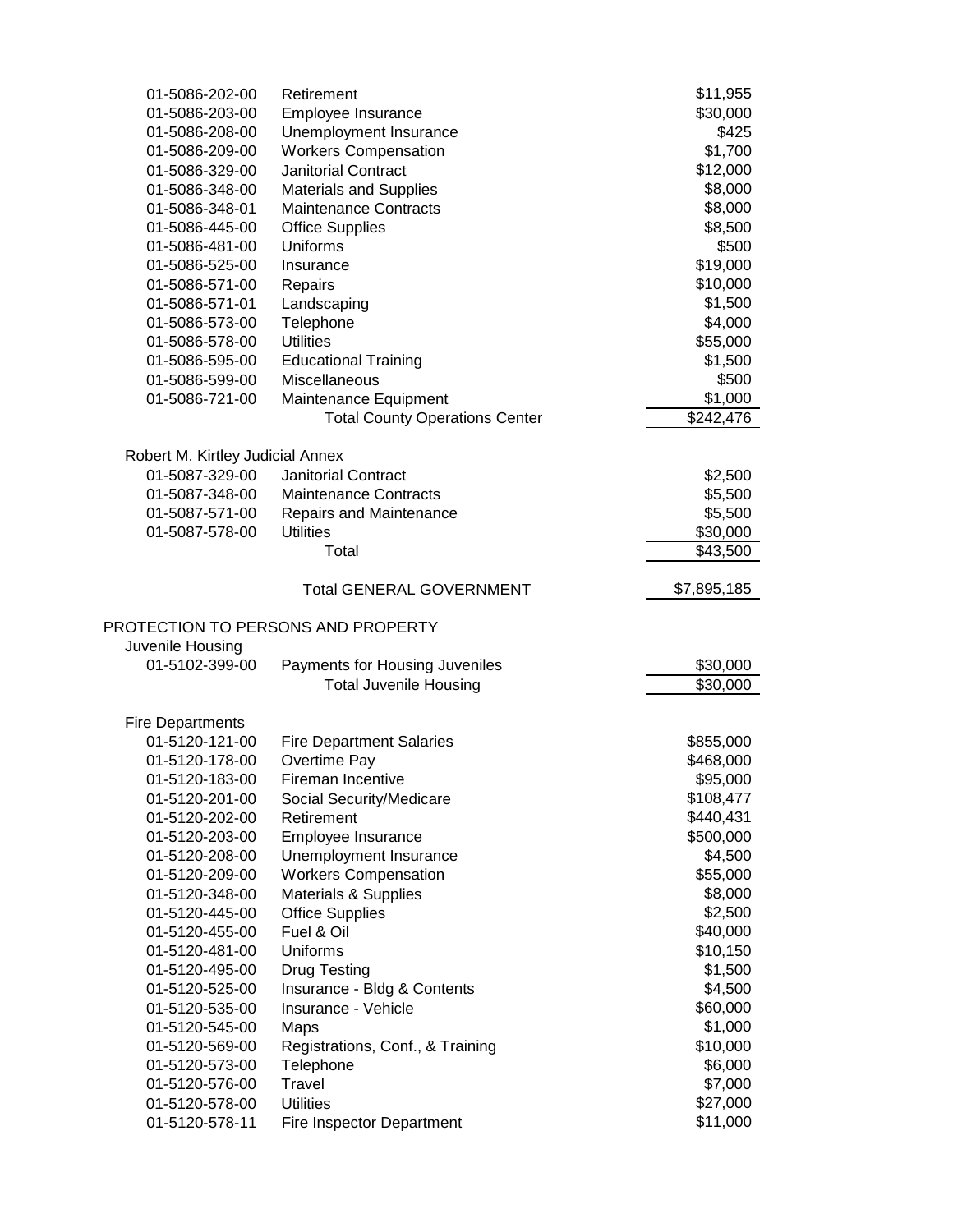| 01-5120-578-12                     | <b>Volunteer Station Account</b>                | \$22,000    |
|------------------------------------|-------------------------------------------------|-------------|
| 01-5120-586-00                     | Maintenance - Building                          | \$10,000    |
| 01-5120-588-00                     | Maintenance - Equipment                         | \$10,000    |
| 01-5120-592-00                     | <b>Rebuild Trucks &amp; Pumps</b>               | \$15,000    |
| 01-5120-595-00                     | <b>Educational Training</b>                     | \$3,000     |
| 01-5120-599-00                     | Miscellaneous                                   | \$1,000     |
| 01-5120-723-00                     | Vehicles                                        | \$200,000   |
| 01-5120-725-00                     | Office Furniture & Equipment                    | \$6,500     |
| 01-5120-739-00                     | <b>Other Equipment</b>                          | \$67,100    |
|                                    | <b>Total Fire Departments</b>                   | \$3,049,658 |
|                                    |                                                 |             |
| <b>Emergency Management Agency</b> |                                                 |             |
| 01-5135-107-00                     | <b>EMA Director</b>                             | \$51,765    |
| 01-5135-185-00                     | <b>Other Salaries</b>                           | \$126,875   |
| 01-5135-201-00                     | Social Security/Medicare                        | \$13,666    |
| 01-5135-202-00                     | Retirement                                      | \$33,370    |
| 01-5135-203-00                     | Employee Insurance                              | \$48,500    |
| 01-5135-208-00                     | Unemployment Insurance                          | \$500       |
| 01-5135-209-00                     | <b>Workers Compensation</b>                     | \$1,800     |
|                                    |                                                 | \$2,000     |
| 01-5135-413-00                     | Data Processing                                 |             |
| 01-5135-420-00                     | <b>Emergency Shelters Supplies and Services</b> | \$8,500     |
| 01-5135-445-00                     | <b>Office Supplies</b>                          | \$3,000     |
| 01-5135-451-00                     | Dues & Subscriptions                            | \$800       |
| 01-5135-455-00                     | Fuel, Oil & Lubricants                          | \$1,200     |
| 01-5135-481-00                     | Uniforms                                        | \$600       |
| 01-5135-535-00                     | Insurance - Vehicle                             | \$3,500     |
| 01-5135-548-00                     | <b>Community Warning</b>                        | \$20,000    |
| 01-5135-548-01                     | <b>Emergency Operations Center</b>              | \$1,500     |
| 01-5135-548-02                     | Search and Rescue                               | \$8,000     |
| 01-5135-569-00                     | Registrations, Conf, & Training                 | \$6,000     |
| 01-5135-569-01                     | County-wide exercises                           | \$3,000     |
| 01-5135-573-00                     | Telephone                                       | \$5,200     |
| 01-5135-578-00                     | Utilities - Siren                               | \$6,000     |
| 01-5135-592-00                     | Vehicle Maintenance                             | \$1,000     |
| 01-5135-599-00                     | Miscellaneous                                   | \$100       |
| 01-5135-703-00                     | Communications                                  | \$9,000     |
| 01-5135-703-02                     | <b>Homeland Security</b>                        | \$5,500     |
| 01-5135-725-00                     | <b>Office Equipment</b>                         | \$2,000     |
|                                    | <b>Total Emergency Management Agency</b>        | \$363,376   |
| Office of E911                     |                                                 |             |
| 01-5145-331-00                     | Lease - E911                                    | \$10,000    |
| 01-5145-348-00                     | E911 Expense                                    | \$575,000   |
| 01-5145-413-00                     | <b>CAD System</b>                               | \$5,000     |
|                                    | Total Office of E911                            | \$590,000   |
| <b>Other Governmental Offices</b>  |                                                 |             |
| 01-5150-513-00                     | <b>State Forestry</b>                           | \$2,000     |
| 01-5175-903-00                     | Public Defender - County Support                | \$15,000    |
|                                    | <b>Total Other Governmental Offices</b>         | \$17,000    |
|                                    |                                                 |             |
| GENERAL HEALTH AND SANITATION      | <b>Total Protection to Persons and Property</b> | \$4,050,034 |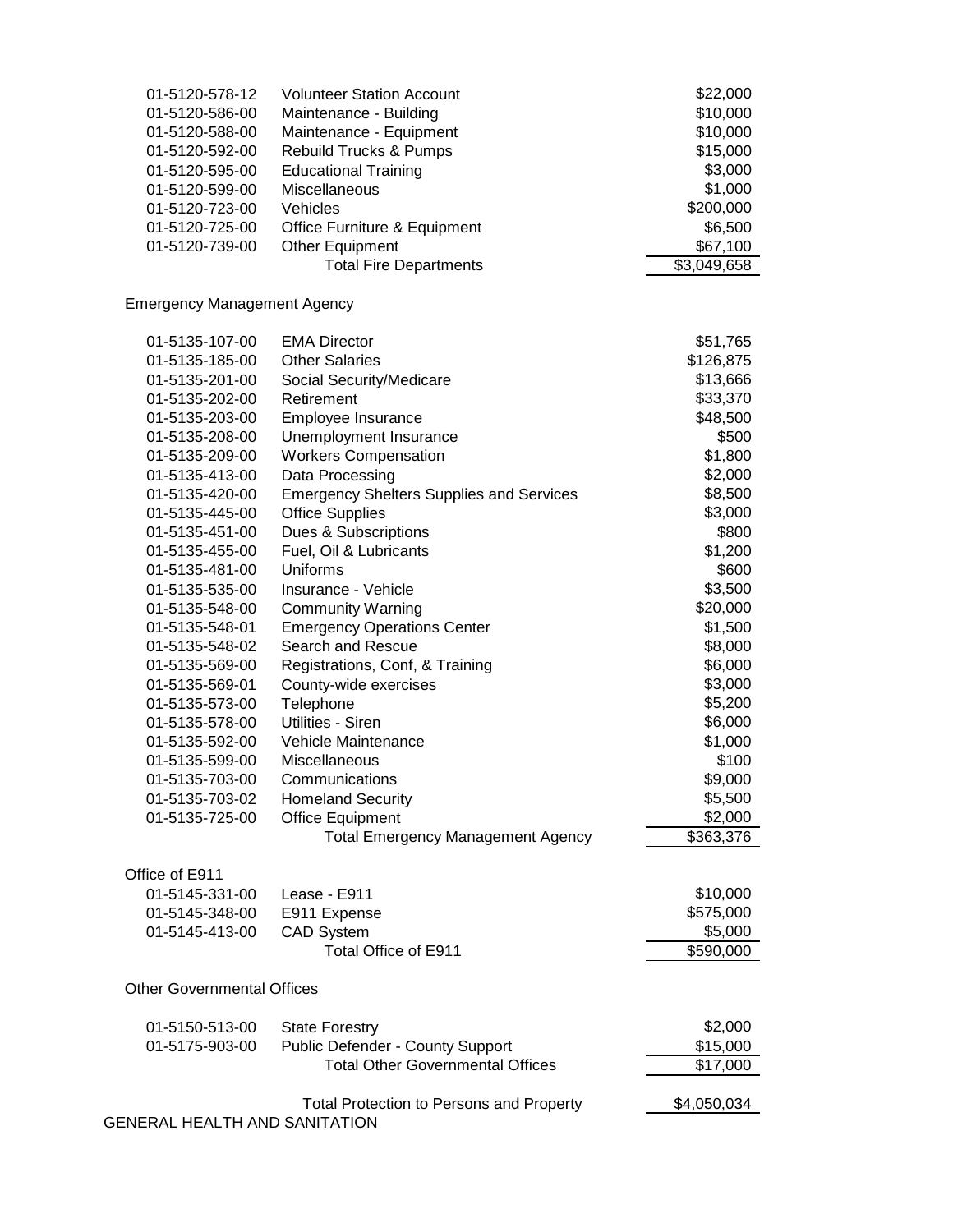Animal Control

| 01-5205-172-00                 | <b>Animal Control Salaries</b>              | \$250,000 |
|--------------------------------|---------------------------------------------|-----------|
| 01-5205-178-00                 | Overtime Pay                                | \$20,000  |
| 01-5205-185-00                 | On Call Pay Allowance                       | \$6,000   |
| 01-5205-201-00                 | Social Security/Medicare                    | \$21,114  |
| 01-5205-202-00                 | Retirement                                  | \$51,557  |
| 01-5205-203-00                 | Employee Insurance                          | \$88,000  |
| 01-5205-208-00                 | Unemployment Insurance                      | \$1,000   |
| 01-5205-209-00                 | <b>Workers Compensation</b>                 | \$6,000   |
| 01-5205-302-00                 | Advertising                                 | \$5,000   |
| 01-5205-348-00                 | Material & Supplies                         | \$15,000  |
| 01-5205-348-01                 | <b>Animal Food</b>                          | \$8,500   |
| 01-5205-403-00                 | <b>Animal Treatment &amp; Tags</b>          | \$135,000 |
| 01-5205-403-01                 | <b>Educational Supplies</b>                 | \$1,000   |
| 01-5205-403-02                 | <b>Employee Vaccinations</b>                | \$2,000   |
| 01-5205-425-00                 | Food- Work Release                          | \$3,000   |
| 01-5205-445-00                 | <b>Office Supplies</b>                      | \$3,000   |
| 01-5205-481-00                 | <b>Uniforms</b>                             | \$3,000   |
| 01-5205-490-01                 | Other Equipment                             | \$9,500   |
| 01-5205-495-00                 | <b>Drug Testing</b>                         | \$400     |
| 01-5205-535-00                 | Insurance - Vehicle                         | \$3,000   |
| 01-5205-550-00                 | <b>Medical Supplies</b>                     | \$20,000  |
| 01-5205-569-00                 | Registrations, Conf & Training              | \$4,000   |
| 01-5205-573-00                 |                                             | \$2,000   |
|                                | Telephone                                   | \$3,000   |
| 01-5205-586-00                 | Maintenance - Building                      | \$500     |
| 01-5205-588-00                 | Maintenance - Equipment                     |           |
| 01-5205-592-00                 | Maintenance - Vehicle                       | \$5,000   |
| 01-5205-599-00                 | Miscellaneous                               | \$1,000   |
|                                | <b>Total Animal Control</b>                 | \$667,571 |
| Soil Conservation              |                                             |           |
| 01-5235-507-00                 | <b>Soil Conservation District</b>           | \$40,000  |
|                                | <b>Total Soil Conservation</b>              | \$40,000  |
|                                |                                             |           |
|                                | <b>Total GENERAL HEALTH AND SANITATION</b>  | \$707,571 |
| <b>SOCIAL SERVICES</b>         |                                             |           |
|                                |                                             |           |
| Senior Citizens Programs       |                                             |           |
| 01-5305-507-02                 | <b>RSVP</b>                                 | \$3,825   |
| 01-5305-507-04                 | Elizabeth Munday Center                     | \$45,677  |
|                                | <b>Total Senior Citizens Programs</b>       | \$49,502  |
|                                |                                             |           |
| Services to Children and Youth |                                             |           |
|                                |                                             |           |
| 01-5315-507-01                 | Levy Trust - Girls Inc.                     | \$10,000  |
| 01-5315-507-02                 | Levy Trust - Boys Club                      | \$8,000   |
| 01-5315-507-03                 | Levy Trust - Wendell Foster Center          | \$7,597   |
| 01-5315-507-04                 | Levy Trust - HL Neblett Center              | \$12,000  |
| 01-5315-507-12                 | Mary Kendell Home - Per Diem                | \$40,000  |
| 01-5315-507-13                 | St Joseph Peace Mission - Per diem Juvenile | \$126,000 |
| 01-5315-507-15                 | Levy Trust - YMCA Kids                      | \$5,000   |
| 01-5315-507-18                 | Mentorkids (formerly Quest for Kids)        | \$1,500   |
|                                |                                             |           |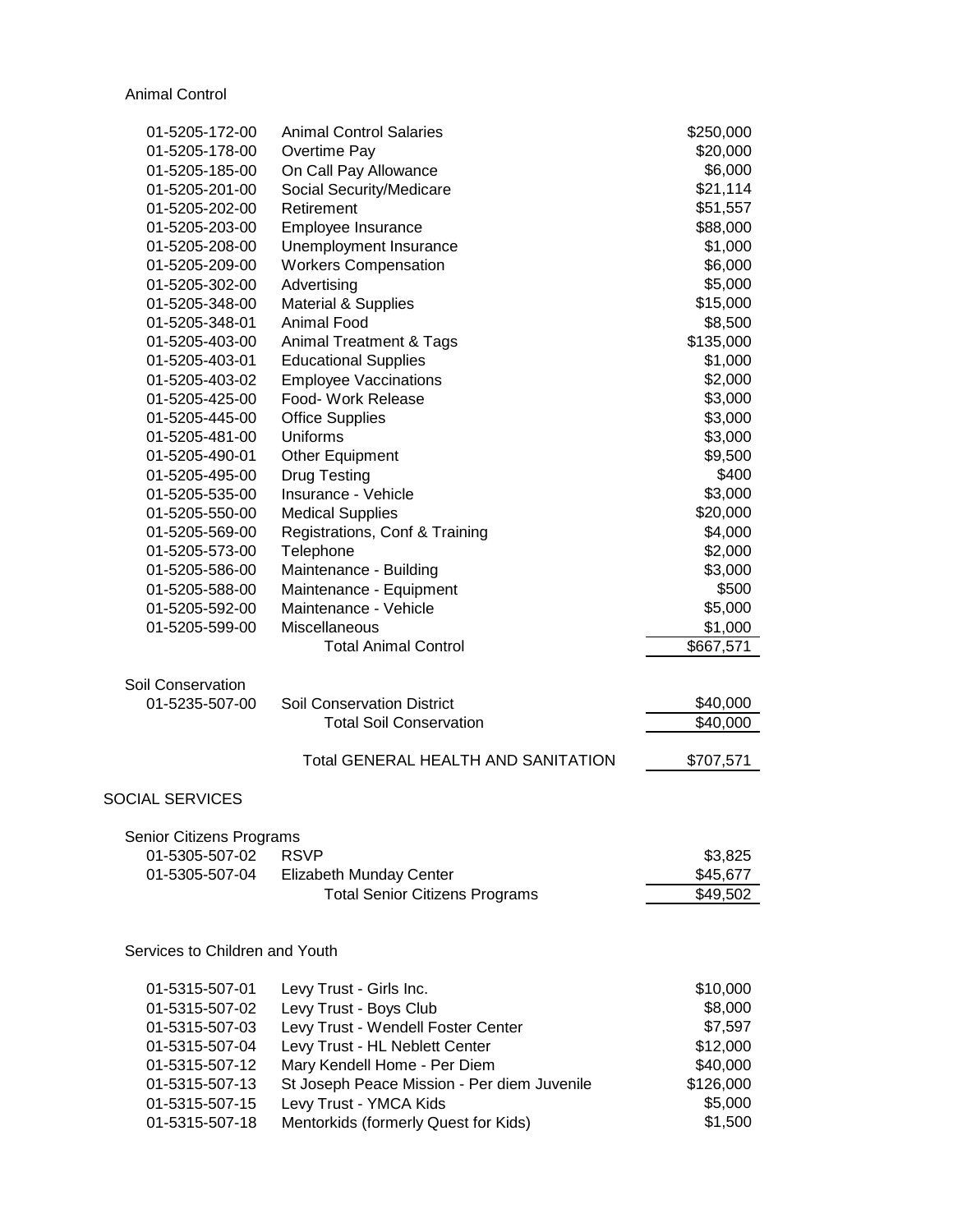| 01-5315-507-20<br>01-5315-507-21<br>01-5315-507-22<br>01-5315-507-23                                                                                                                                                 | Institute for Young Artists<br><b>Imagination Library</b><br><b>Junior Achievement</b><br><b>CASA</b><br><b>Total Services to Children and Youth</b>                                                                                                                                                                                                       | \$3,000<br>\$5,000<br>\$10,000<br>\$2,500<br>\$230,597                                                                                 |
|----------------------------------------------------------------------------------------------------------------------------------------------------------------------------------------------------------------------|------------------------------------------------------------------------------------------------------------------------------------------------------------------------------------------------------------------------------------------------------------------------------------------------------------------------------------------------------------|----------------------------------------------------------------------------------------------------------------------------------------|
| <b>General Charity and Welfare</b>                                                                                                                                                                                   |                                                                                                                                                                                                                                                                                                                                                            |                                                                                                                                        |
| 01-5330-507-02<br>01-5330-507-03<br>01-5330-507-05<br>01-5330-507-06<br>01-5330-507-10<br>01-5330-507-14<br>01-5330-507-20<br>01-5330-507-21<br>01-5330-507-22<br>01-5330-507-23<br>01-5330-507-25<br>01-5330-507-26 | Rape Victim Services<br><b>Human Relations Commission</b><br><b>Community Dental Clinic</b><br><b>OASIS</b><br><b>Boulware Center</b><br><b>Tradewater Lower Green River Watch</b><br><b>Crime Stoppers</b><br><b>Pitino Shelter</b><br>DC CAP<br><b>St. Benedicts Shelter</b><br>Two Rivers Buddy Ball<br><b>OCTC Foundation - Common Reading Program</b> | \$2,500<br>\$10,000<br>\$10,000<br>\$12,000<br>\$10,000<br>\$1,500<br>\$1,500<br>\$2,500<br>\$25,000<br>\$2,500<br>\$3,000<br>\$15,000 |
| 01-5330-507-27                                                                                                                                                                                                       | <b>Help Office</b><br><b>Total General Charity and Welfare</b>                                                                                                                                                                                                                                                                                             | \$5,000<br>\$100,500                                                                                                                   |
| <b>Victims Assistance</b><br>01-5341-185-00<br>01-5341-201-00<br>01-5341-208-00<br>01-5341-209-00<br>01-5341-329-00<br>01-5341-364-00<br>01-5341-445-00<br>01-5341-563-00<br>01-5341-569-00<br>01-5341-573-00        | <b>Other Salaries</b><br>Social Security/Medicare<br>Unemployment Insurance<br><b>Workers Compensation</b><br><b>Janitorial Contract</b><br>Parking<br><b>Office Supplies</b><br>Postage<br>Registrations, Conf & Training<br>Telephone                                                                                                                    | \$37,100<br>\$2,850<br>\$200<br>\$500<br>\$1,000<br>\$600<br>\$1,000<br>\$600<br>\$1,500<br>\$700                                      |
| 01-5341-576-00<br>01-5341-739-00                                                                                                                                                                                     | Travel<br>Other Equipment<br><b>Total Victims Assistance</b>                                                                                                                                                                                                                                                                                               | \$1,500<br>\$500<br>\$48,050                                                                                                           |
|                                                                                                                                                                                                                      | <b>Total SOCIAL SERVICES</b>                                                                                                                                                                                                                                                                                                                               | \$428,649                                                                                                                              |
| <b>RECREATION AND CULTURE</b><br><b>Recreation and Culture</b>                                                                                                                                                       |                                                                                                                                                                                                                                                                                                                                                            |                                                                                                                                        |
| 01-5401-107-00<br>01-5401-178-00<br>01-5401-179-00<br>01-5401-185-00<br>01-5401-201-00<br>01-5401-202-00<br>01-5401-203-00<br>01-5401-208-00<br>01-5401-209-00<br>01-5401-302-00<br>01-5401-342-00                   | Director - Parks<br>Overtime Pay<br>Part-Time/Seasonal Pay<br><b>Other Salaries</b><br>Social Security/Medicare<br>Retirement<br>Employee Insurance<br>Unemployment Insurance<br><b>Workers Compensation</b><br>Advertising<br>Parks Grant-County Match                                                                                                    | \$72,600<br>\$6,000<br>\$127,270<br>\$273,000<br>\$36,634<br>\$65,679<br>\$105,000<br>\$3,500<br>\$22,000<br>\$12,000<br>\$50,000      |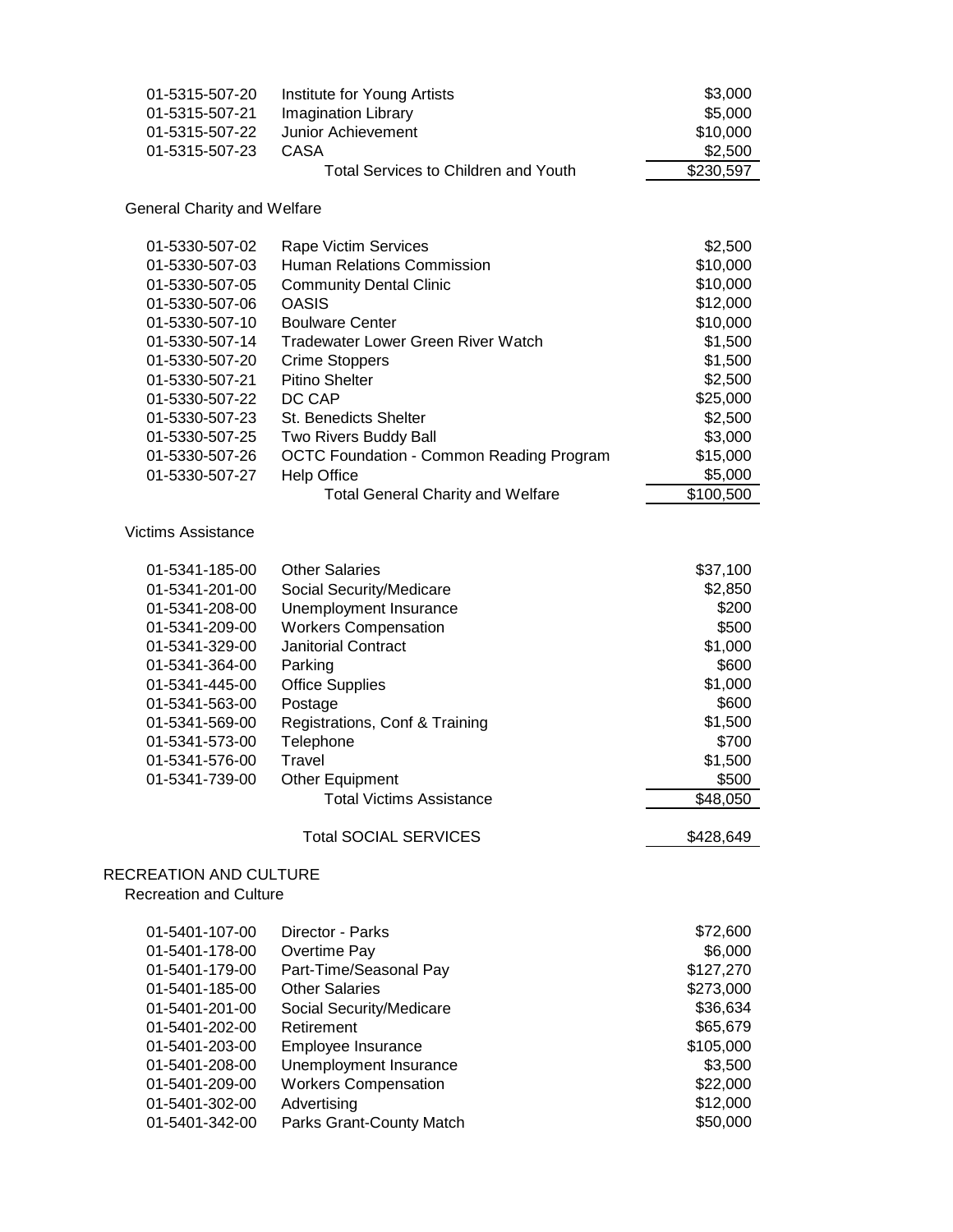| 01-5401-348-00                              | Materials & Supplies                                                              | \$8,500                 |
|---------------------------------------------|-----------------------------------------------------------------------------------|-------------------------|
| 01-5401-364-00                              | Rental                                                                            | \$9,000                 |
| 01-5401-399-00                              | <b>Contract Services - Grounds</b>                                                | \$5,500                 |
| 01-5401-399-01                              | <b>Contract Services - Programs</b>                                               | \$4,000                 |
| 01-5401-399-02                              | <b>Contract Services - Other</b>                                                  | \$3,000                 |
| 01-5401-455-00                              | Fuel & Oil                                                                        | \$18,500                |
| 01-5401-467-00                              | <b>Recreation Programs &amp; Supplies</b>                                         | \$22,000                |
| 01-5401-481-00                              | Uniforms                                                                          | \$1,800                 |
| 01-5401-525-00                              | Insurance - Bldg/Contents                                                         | \$5,000                 |
| 01-5401-529-00                              | Insurance - Liability                                                             | \$23,800                |
| 01-5401-535-00                              | Insurance - Vehicle                                                               | \$5,000                 |
| 01-5401-571-00                              | Renewals & Repairs                                                                | \$4,000                 |
| 01-5401-573-00                              | Telephone                                                                         | \$6,000                 |
| 01-5401-576-00                              | Travel                                                                            | \$3,500                 |
| 01-5401-578-00                              | <b>Utilities</b>                                                                  | \$73,125                |
| 01-5401-585-00                              | Maintenance - Bldg/Grounds                                                        | \$58,000                |
| 01-5401-585-01                              | Landscaping                                                                       | \$30,000                |
| 01-5401-588-00                              | Maintenance - Equipment                                                           | \$14,000                |
| 01-5401-592-00                              | Maintenance - Vehicle                                                             | \$6,000                 |
| 01-5401-594-00                              | Safety - Health/First Aid Supplies                                                | \$4,700                 |
| 01-5401-599-00                              | Miscellaneous                                                                     | \$500                   |
| 01-5401-709-00                              | <b>Furniture &amp; Fixtures</b>                                                   | \$1,000                 |
| 01-5401-725-00                              | <b>Office Equipment</b>                                                           | \$1,500                 |
| 01-5401-739-00                              | <b>Other Equipment</b>                                                            | \$2,000                 |
| 01-5401-742-00                              | <b>Building &amp; Construction</b>                                                | \$409,731               |
| 01-5401-742-01                              | <b>Building &amp; Construction - Playgrounds</b><br><b>Total Parks Department</b> | \$13,500<br>\$1,507,339 |
| <b>Tourist Commission</b><br>01-5420-507-00 | <b>Tourist Commission</b>                                                         | \$600,000               |
|                                             | <b>Total Tourist Commission</b>                                                   | \$600,000               |
|                                             |                                                                                   |                         |
| <b>Cultural Programs</b>                    |                                                                                   |                         |
| 01-5425-507-04                              | <b>Owensboro Dance Theatre</b>                                                    | \$2,500                 |
| 01-5425-507-06                              | <b>Veterans Affairs Committee</b>                                                 | \$1,500                 |
| 01-5425-507-12                              | <b>Fiscal Court Contributions</b>                                                 | \$5,000                 |
| 01-5425-507-14                              | <b>Friday After Five</b>                                                          | \$2,500                 |
| 01-5425-507-17                              | Western KY Botanical                                                              | \$12,500                |
| 01-5425-507-18                              | <b>Hager Foundation</b>                                                           | \$2,000                 |
| 01-5425-507-19                              | <b>Sister Cities</b>                                                              | \$3,500                 |
| 01-5425-507-20                              | <b>Homeless Council</b>                                                           | \$5,250                 |
| 01-5425-507-24                              | Joe Ford Nature Center                                                            | \$2,000                 |
| 01-5425-507-25                              | Grillin and Chillin                                                               | \$500                   |
|                                             | <b>Total Cultural Programs</b>                                                    | \$37,250                |
|                                             | <b>Total RECREATION AND CULTURE</b>                                               | \$2,144,589             |
| <b>AIRPORT SERVICES</b><br>Airport          |                                                                                   |                         |
| 01-6201-507-00                              | <b>Airport Operations</b>                                                         | \$148,500               |
|                                             | <b>Total Airport</b>                                                              | \$148,500               |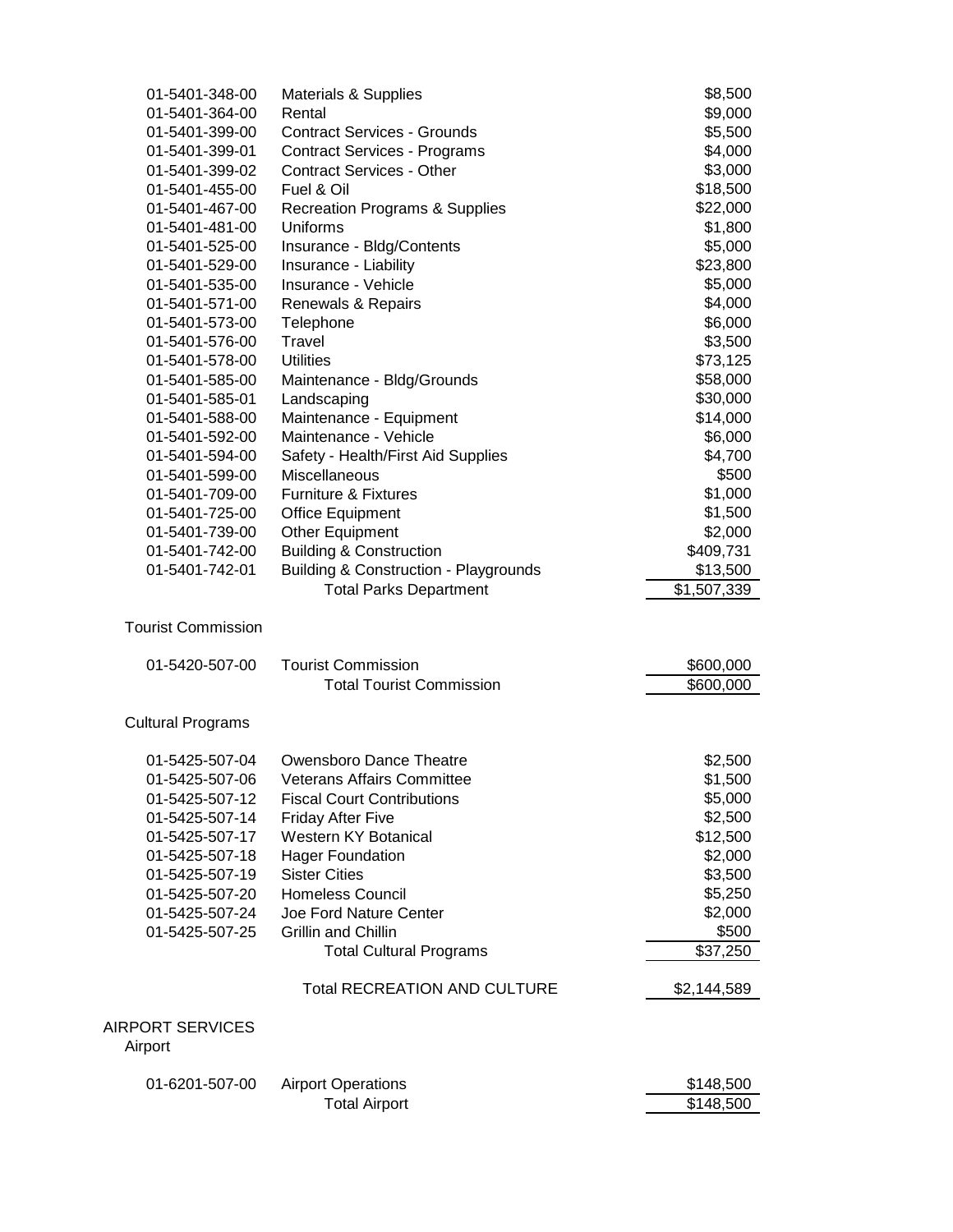|                                           | <b>Total AIRPORT SERVICES</b>                                      | \$148,500             |
|-------------------------------------------|--------------------------------------------------------------------|-----------------------|
| <b>TRANSPORTATION</b>                     |                                                                    |                       |
| <b>Busing Services</b>                    |                                                                    |                       |
| 01-6301-370-00                            | Daviess County School Board - Transportation                       | \$300,000             |
|                                           | <b>Total Busing Services</b>                                       | \$300,000             |
|                                           |                                                                    |                       |
|                                           | <b>Total TRANSPORTATION</b>                                        | \$300,000             |
|                                           |                                                                    |                       |
| <b>CAPITAL PROJECTS</b>                   |                                                                    |                       |
| <b>Capital Projects</b><br>01-8011-716-00 |                                                                    | \$5,000               |
| 01-8099-721-04                            | Property Development/Waterline Extension<br><b>GIS/GPS Project</b> | \$94,000              |
| 01-8099-721-13                            | Ambulance Grant                                                    |                       |
|                                           |                                                                    | \$10,500              |
| 01-8099-741-02                            | <b>OCTC Advanced Technology Center Phase II</b>                    | \$500,000             |
|                                           | <b>Total Capital Projects</b>                                      | \$609,500             |
|                                           | <b>Total CAPITAL PROJECTS</b>                                      | \$609,500             |
| <b>ADMINISTRATION</b>                     |                                                                    |                       |
| <b>General Services</b>                   |                                                                    |                       |
| 01-9100-185-00                            | Payroll                                                            | \$1,000               |
| 01-9100-307-00                            | <b>Professional Services</b>                                       | \$200,000             |
| 01-9100-318-00                            | <b>Data Processing Services</b>                                    | \$6,000               |
| 01-9100-332-00                            | <b>Legal Fees</b>                                                  | \$30,000              |
| 01-9100-333-00                            | <b>Refund of Taxes</b>                                             | \$500                 |
| 01-9100-505-00                            | <b>Chamber of Commerce</b>                                         | \$800                 |
| 01-9100-525-00                            | Insurance - Bldg & Contents                                        | \$35,000              |
| 01-9100-529-00                            | Insurance - Liability                                              | \$165,000             |
| 01-9100-535-00                            | Insurance - Vehicle                                                | \$6,000               |
| 01-9100-539-00                            | <b>Legal Notices</b>                                               | \$30,000              |
| 01-9100-553-00                            | <b>GRADD</b>                                                       | \$56,791              |
| 01-9100-555-00                            | <b>KACO</b>                                                        | \$2,300               |
| 01-9100-563-00                            | Postage - County Offices                                           | \$60,000              |
| 01-9100-585-00                            | Damaged Property - Insurance Reimbursement                         | \$40,000              |
| 01-9100-599-00                            | <b>General Services- Other</b>                                     | \$1,000               |
|                                           | <b>Total General Services</b>                                      | $\overline{$}634,391$ |
|                                           |                                                                    |                       |
| Reserve for Budget Transfer               |                                                                    |                       |
| 01-9200-999-00                            | <b>Reserve for Budget Transfers</b>                                | \$7,090,613           |
|                                           | <b>Total Reserve for Budget Transfer</b>                           | \$7,090,613           |
| Fringe Benefits - Additional              |                                                                    |                       |
| 01-9400-201-00                            | <b>Social Security</b>                                             | \$500                 |
| 01-9400-202-00                            | Retirement                                                         | \$500                 |
| 01-9400-348-00                            | Employee Assistance Program                                        | \$5,000               |
|                                           | <b>Total Fringe Benefits - Additional</b>                          | \$6,000               |
|                                           |                                                                    |                       |
| <b>Other Government Agency</b>            |                                                                    |                       |
| 01-9500-741-01                            | Dept of Juvenile Justice                                           | \$10,000              |
| 01-9500-741-02                            | <b>CDBG Grants</b>                                                 | \$10,000              |
| 01-9500-741-12                            | <b>CDBG - Masonville Sewer Project</b>                             | \$602,000             |
| 01-9500-741-05                            | DJJ - ASAP Grant                                                   | \$15,000              |
| 01-9500-741-07                            | <b>Emergency Management Grants - WMD</b>                           | \$10,000              |
|                                           |                                                                    |                       |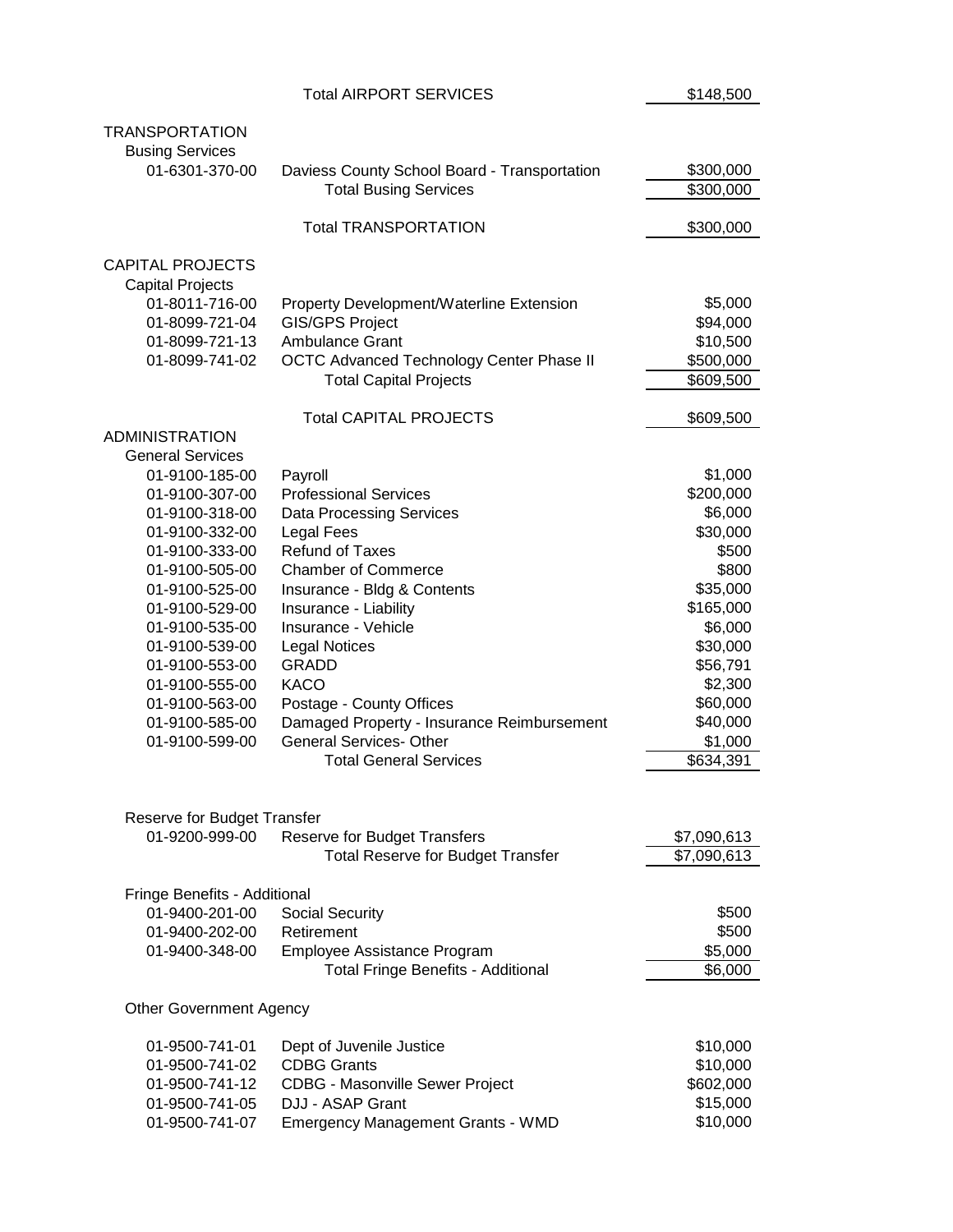| 01-9500-741-11                   | <b>CDBG Owensboro Regional Recovery</b>                     | \$260,000              |
|----------------------------------|-------------------------------------------------------------|------------------------|
|                                  | <b>Total Other Government Agency</b>                        | \$907,000              |
|                                  | <b>Total ADMINISTRATION</b>                                 | \$8,638,004            |
| <b>Total Expenses</b>            |                                                             | \$24,922,032           |
| 02 - Road & Bridge Fund          |                                                             |                        |
| <b>Revenues</b>                  |                                                             |                        |
|                                  |                                                             |                        |
| 02-4506-000-00                   | State Reimbursement/Refund                                  | \$765,000              |
| 02-4510-000-00                   | <b>Bridge Construction Grants - KY</b>                      | \$1,000                |
| 02-4515-000-00<br>02-4516-000-00 | <b>Energy Recovery</b><br><b>Truck License Distribution</b> | \$2,000<br>\$201,071   |
| 02-4517-000-00                   | <b>Drivers License Refund</b>                               | \$9,000                |
| 02-4518-000-00                   | County Road Aid                                             | \$1,478,404            |
| 02-4519-000-00                   | Municipal Road Aid                                          | \$262,800              |
| 02-4731-000-00                   | Miscellaneous Revenue                                       | \$11,500               |
| 02-4806-000-00                   | Interest Income                                             | \$5,000                |
| 02-4901-000-00                   | Cash from Prior Fiscal Year                                 | \$130,000              |
| 02-4910-000-00                   | Transfer In - General Fund                                  | \$1,749,018            |
| <b>Total Revenues</b>            |                                                             | \$4,614,793            |
|                                  |                                                             |                        |
| <b>Expenses</b>                  |                                                             |                        |
| ROAD OPERATIONS                  |                                                             |                        |
| <b>Road Operations</b>           |                                                             |                        |
|                                  |                                                             |                        |
| 02-6105-178-00                   | Overtime Pay                                                | \$35,000               |
| 02-6105-185-00                   | <b>Other Salaries</b>                                       | \$945,980              |
| 02-6105-201-00                   | Social Security/Medicare                                    | \$75,045               |
| 02-6105-202-00                   | Retirement                                                  | \$183,247              |
| 02-6105-203-00                   | Employee Insurance                                          | \$325,000              |
| 02-6105-208-00                   | Unemployment Insurance                                      | \$3,000                |
| 02-6105-209-00                   | <b>Workmen's Compensation</b>                               | \$65,000               |
| 02-6105-348-00                   | <b>Materials &amp; Supplies</b>                             | \$20,000               |
| 02-6105-364-00                   | <b>Equipment Rental</b>                                     | \$3,000                |
| 02-6105-373-00                   | <b>Outside Contractors</b>                                  | \$150,000<br>\$200,000 |
| 02-6105-405-00<br>02-6105-405-01 | Asphalt - Resurfacing<br>Asphalt - Other                    | \$50,000               |
| 02-6105-405-04                   | Road Improvements - State Reimbursement                     | \$765,000              |
| 02-6105-405-05                   | Road Improvements - Capital Projects                        | \$50,000               |
| 02-6105-407-00                   | Concrete                                                    | \$30,000               |
| 02-6105-409-01                   | Rock                                                        | \$70,000               |
| 02-6105-413-00                   | Data Processing                                             | \$500                  |
| 02-6105-421-00                   | Lime, Fertilizer, Chemical, and Seed                        | \$8,000                |
| 02-6105-427-00                   | <b>Garage Supplies</b>                                      | \$10,000               |
| 02-6105-431-00                   | <b>Construction Materials</b>                               | \$3,000                |
| 02-6105-441-00                   | Machinery & Parts                                           | \$30,000               |
| 02-6105-443-00                   | <b>Motor Vehicle Parts</b>                                  | \$42,000               |
| 02-6105-455-00                   | Fuel, Oil & Lubricants                                      | \$175,000              |
| 02-6105-457-00                   | Pipe                                                        | \$150,000              |
| 02-6105-469-00                   | Signs                                                       | \$40,000               |
| 02-6105-471-00                   | Salt                                                        | \$100,000              |
| 02-6105-473-00                   | Sand                                                        | \$1,500                |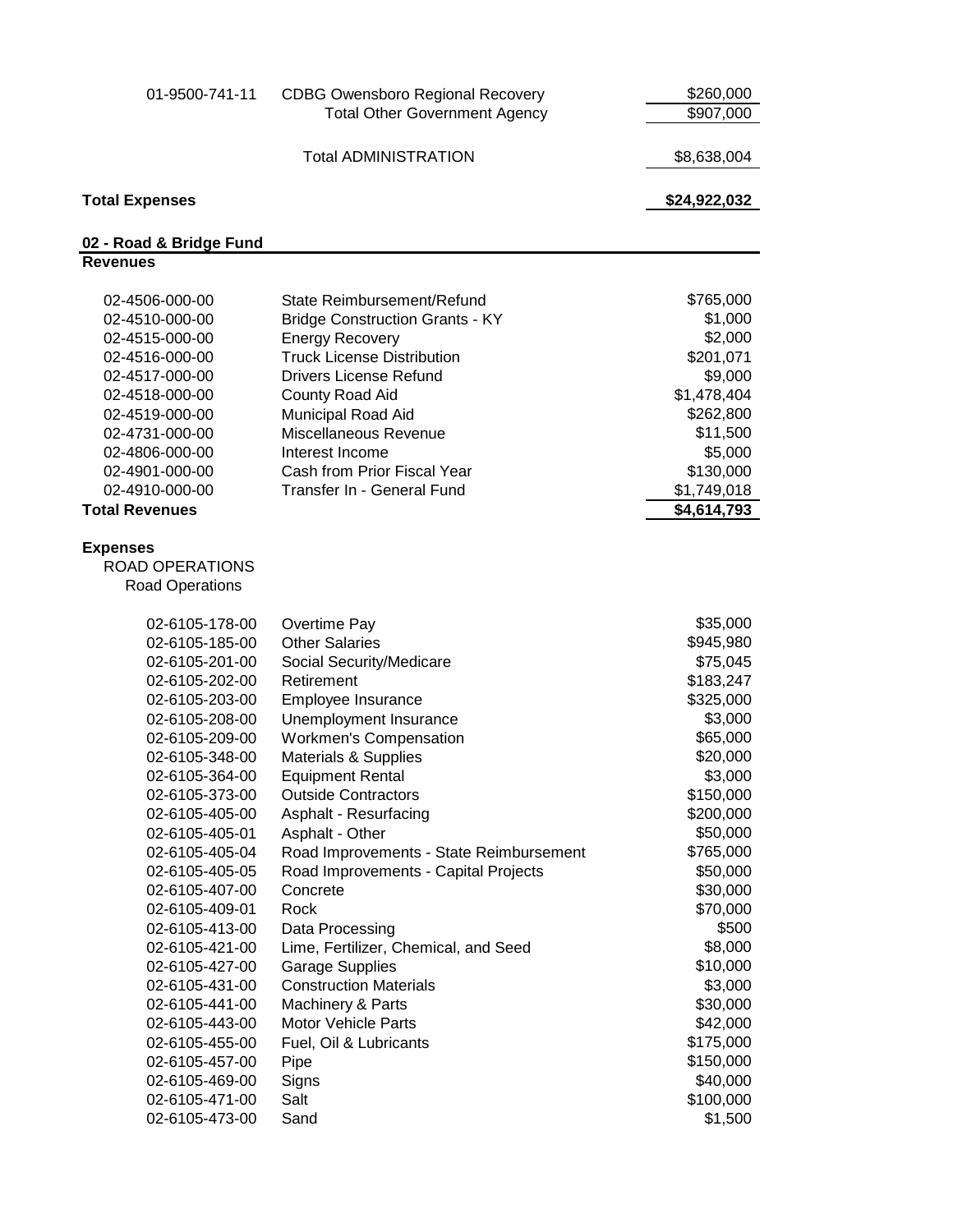| 02-6105-475-00<br>02-6105-477-00<br>02-6105-479-00<br>02-6105-481-00<br>02-6105-529-00<br>02-6105-535-00<br>02-6105-548-00<br>02-6105-569-00<br>02-6105-569-01<br>02-6105-573-00<br>02-6105-588-00<br>02-6105-590-00<br>02-6105-591-00 | Tools<br><b>Structural Steel</b><br>Tires & Tubes<br>Uniforms<br>Insurance - Liability<br>Insurance - Vehicle<br>Maintenance - Drainage Projects<br>Training<br><b>CDL Training</b><br>Telephone<br>Maintenance - Equipment<br>Maintenance - Office Equipment<br>Maintenance - Radio | \$15,000<br>\$7,000<br>\$20,000<br>\$10,000<br>\$28,000<br>\$25,000<br>\$50,000<br>\$5,000<br>\$1,200<br>\$3,000<br>\$2,000<br>\$1,000<br>\$2,000 |
|----------------------------------------------------------------------------------------------------------------------------------------------------------------------------------------------------------------------------------------|--------------------------------------------------------------------------------------------------------------------------------------------------------------------------------------------------------------------------------------------------------------------------------------|---------------------------------------------------------------------------------------------------------------------------------------------------|
| 02-6105-594-00<br>02-6105-599-00                                                                                                                                                                                                       | Safety Program<br>Miscellaneous                                                                                                                                                                                                                                                      | \$7,000<br>\$1,000                                                                                                                                |
| 02-6105-705-00                                                                                                                                                                                                                         | Data Processing Equipment                                                                                                                                                                                                                                                            | \$2,000                                                                                                                                           |
| 02-6105-713-00                                                                                                                                                                                                                         | Capital Equipment                                                                                                                                                                                                                                                                    | \$350,000                                                                                                                                         |
| 02-6105-725-00                                                                                                                                                                                                                         | <b>Office Equipment</b>                                                                                                                                                                                                                                                              | \$3,000                                                                                                                                           |
|                                                                                                                                                                                                                                        | <b>Total Road Operations</b>                                                                                                                                                                                                                                                         | \$4,062,472                                                                                                                                       |
|                                                                                                                                                                                                                                        | <b>Total Road Operations</b>                                                                                                                                                                                                                                                         | \$4,062,472                                                                                                                                       |
| Department of Engineering<br>Engineer                                                                                                                                                                                                  |                                                                                                                                                                                                                                                                                      |                                                                                                                                                   |
| 02-6103-102-00                                                                                                                                                                                                                         | <b>County Engineer</b>                                                                                                                                                                                                                                                               | \$98,455                                                                                                                                          |
| 02-6103-178-00                                                                                                                                                                                                                         | Overtime                                                                                                                                                                                                                                                                             | \$10,000                                                                                                                                          |
| 02-6103-185-00                                                                                                                                                                                                                         | <b>Other Salaries</b>                                                                                                                                                                                                                                                                | \$91,000                                                                                                                                          |
| 02-6103-201-00                                                                                                                                                                                                                         | Social Security/Medicare                                                                                                                                                                                                                                                             | \$15,258                                                                                                                                          |
| 02-6103-202-00                                                                                                                                                                                                                         | Retirement                                                                                                                                                                                                                                                                           | \$37,258                                                                                                                                          |
| 02-6103-203-00                                                                                                                                                                                                                         | Employee Insurance                                                                                                                                                                                                                                                                   | \$45,000                                                                                                                                          |
| 02-6103-208-00                                                                                                                                                                                                                         | Unemployment Insurance                                                                                                                                                                                                                                                               | \$600                                                                                                                                             |
| 02-6103-209-00                                                                                                                                                                                                                         | <b>Workmen's Compensation</b>                                                                                                                                                                                                                                                        | \$1,000<br>\$30,000                                                                                                                               |
| 02-6103-323-00<br>02-6103-323-01                                                                                                                                                                                                       | <b>Engineering Service Contracts</b><br>Storm Water Management Program Phase II                                                                                                                                                                                                      | \$50,000                                                                                                                                          |
| 02-6103-405-00                                                                                                                                                                                                                         | <b>Capital Projects</b>                                                                                                                                                                                                                                                              | \$120,000                                                                                                                                         |
| 02-6103-413-00                                                                                                                                                                                                                         | <b>Data Processing Service</b>                                                                                                                                                                                                                                                       | \$500                                                                                                                                             |
| 02-6103-475-00                                                                                                                                                                                                                         | Field Supplies & Tools                                                                                                                                                                                                                                                               | \$2,000                                                                                                                                           |
| 02-6103-479-00                                                                                                                                                                                                                         | Vehicle Maintenance                                                                                                                                                                                                                                                                  | \$2,000                                                                                                                                           |
| 02-6103-481-00                                                                                                                                                                                                                         | Uniforms                                                                                                                                                                                                                                                                             | \$500                                                                                                                                             |
| 02-6103-535-00                                                                                                                                                                                                                         | Insurance - Vehicle                                                                                                                                                                                                                                                                  | \$1,500                                                                                                                                           |
| 02-6103-551-00                                                                                                                                                                                                                         | Memberships                                                                                                                                                                                                                                                                          | \$250                                                                                                                                             |
| 02-6103-569-00                                                                                                                                                                                                                         | Training                                                                                                                                                                                                                                                                             | \$3,000                                                                                                                                           |
| 02-6103-573-00                                                                                                                                                                                                                         | Telephone                                                                                                                                                                                                                                                                            | \$2,000                                                                                                                                           |
| 02-6103-705-00                                                                                                                                                                                                                         | Data Processing Equipment                                                                                                                                                                                                                                                            | \$1,000                                                                                                                                           |
| 02-6103-723-00                                                                                                                                                                                                                         | Motor Vehicle                                                                                                                                                                                                                                                                        | \$40,000                                                                                                                                          |
|                                                                                                                                                                                                                                        | <b>Total Road Engineer</b>                                                                                                                                                                                                                                                           | \$551,321                                                                                                                                         |
| <b>ADMINISTRATION</b>                                                                                                                                                                                                                  |                                                                                                                                                                                                                                                                                      |                                                                                                                                                   |
| 02-9100-185-00                                                                                                                                                                                                                         | Payroll                                                                                                                                                                                                                                                                              | \$1,000                                                                                                                                           |
|                                                                                                                                                                                                                                        | <b>Total General Services</b>                                                                                                                                                                                                                                                        | \$1,000                                                                                                                                           |
|                                                                                                                                                                                                                                        | <b>Total ADMINISTRATION</b>                                                                                                                                                                                                                                                          | \$1,000                                                                                                                                           |
| <b>Total Expenses</b>                                                                                                                                                                                                                  |                                                                                                                                                                                                                                                                                      | \$4,614,793                                                                                                                                       |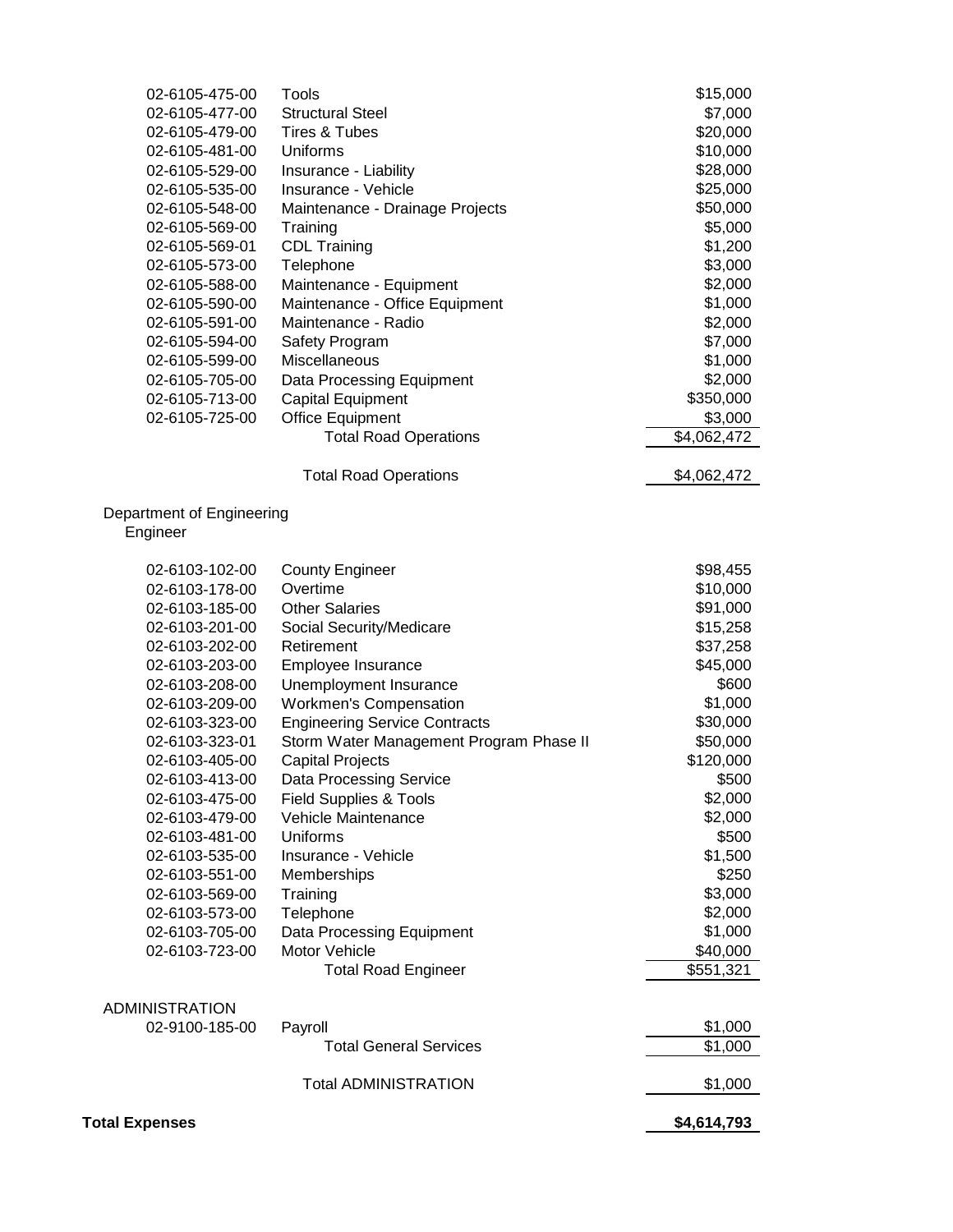### **03 -- Jail Operations**

#### JAIL OPERATIONS **Revenues**

| 03-4502-000-00        | <b>Federal Prisoners</b>            | \$100,000   |
|-----------------------|-------------------------------------|-------------|
| 03-4502-000-02        | Social Security Incentive           | \$35,000    |
| 03-4533-000-00        | <b>KY DOC Bed Allotment</b>         | \$262,300   |
| 03-4534-000-00        | <b>KY DOC Medical Allotment</b>     | \$22,000    |
| 03-4535-000-00        | Court Costs                         | \$35,000    |
| 03-4537-000-02        | <b>State Prisoners</b>              | \$4,600,000 |
| 03-4538-000-00        | <b>DUI Fees</b>                     | \$25,000    |
| 03-4556-000-00        | <b>Contract Housing</b>             | \$115,000   |
| 03-4569-000-00        | <b>Local Corrections Assistance</b> | \$67,600    |
| 03-4618-000-00        | Work Release/Home Monitoring Fees   | \$35,000    |
| 03-4680-000-00        | Inmate Fees                         | \$225,000   |
| 03-4702-000-00        | <b>Telephone Commissions</b>        | \$249,000   |
| 03-4730-000-00        | <b>SAP Contributions</b>            | \$262,800   |
| 03-4731-000-00        | Miscellaneous                       | \$1,000     |
| 03-4806-000-00        | Interest Income                     | \$10,000    |
| 03-4901-000-00        | Cash from Prior Fiscal Year         | \$1,125,000 |
| 03-4909-000-01        | Transfer Out - Bond Fund Debt       | (\$375,000) |
| 03-4910-000-00        | Transfer In - General Fund          | \$1,244,800 |
| <b>Total Revenues</b> |                                     | \$8,039,500 |

### **Expenses**

JAIL OPERATIONS

Jail Operations

| 03-5101-103-00<br>Deputy Jailers<br>03-5101-178-00<br>Overtime Wages<br>03-5101-179-00<br>Part-Time Deputies<br>03-5101-201-00<br>Social Security/Medicare<br>03-5101-202-00<br>Retirement<br>03-5101-203-00<br>Insurance - Health/Life<br>03-5101-208-00<br>Insurance - Unemployment | \$113,600   |
|---------------------------------------------------------------------------------------------------------------------------------------------------------------------------------------------------------------------------------------------------------------------------------------|-------------|
|                                                                                                                                                                                                                                                                                       | \$2,565,100 |
|                                                                                                                                                                                                                                                                                       | \$230,000   |
|                                                                                                                                                                                                                                                                                       | \$124,800   |
|                                                                                                                                                                                                                                                                                       | \$232,100   |
|                                                                                                                                                                                                                                                                                       | \$829,000   |
|                                                                                                                                                                                                                                                                                       | \$780,000   |
|                                                                                                                                                                                                                                                                                       | \$11,900    |
| Insurance - Workers Compensation<br>03-5101-209-00                                                                                                                                                                                                                                    | \$60,000    |
| 03-5101-212-00<br>Training Incentive - Jailer                                                                                                                                                                                                                                         | \$4,000     |
| 03-5101-332-00<br>Legal Fees                                                                                                                                                                                                                                                          | \$5,000     |
| 03-5101-334-00<br>Maintenance                                                                                                                                                                                                                                                         | \$80,000    |
| Pest Control<br>03-5101-346-00                                                                                                                                                                                                                                                        | \$5,000     |
| 03-5101-364-00<br>Levy Foundation Payment                                                                                                                                                                                                                                             | \$40,000    |
| Food Prep & Serving Supplies<br>03-5101-423-00                                                                                                                                                                                                                                        | \$18,000    |
| 03-5101-425-00<br>Food                                                                                                                                                                                                                                                                | \$725,000   |
| 03-5101-445-00<br>Supplies - Office/Operations                                                                                                                                                                                                                                        | \$75,000    |
| 03-5101-445-01<br><b>SAP Expenses</b>                                                                                                                                                                                                                                                 | \$50,000    |
| 03-5101-445-02<br>Home Monitoring Fee Costs                                                                                                                                                                                                                                           | \$2,000     |
| Fuel/Oil<br>03-5101-455-00                                                                                                                                                                                                                                                            | \$12,000    |
| 03-5101-465-00<br>Uniforms/Supplies - Inmates                                                                                                                                                                                                                                         | \$96,000    |
| 03-5101-475-00<br>Tools                                                                                                                                                                                                                                                               | \$1,000     |
| 03-5101-481-00<br>Uniforms - Staff                                                                                                                                                                                                                                                    | \$20,000    |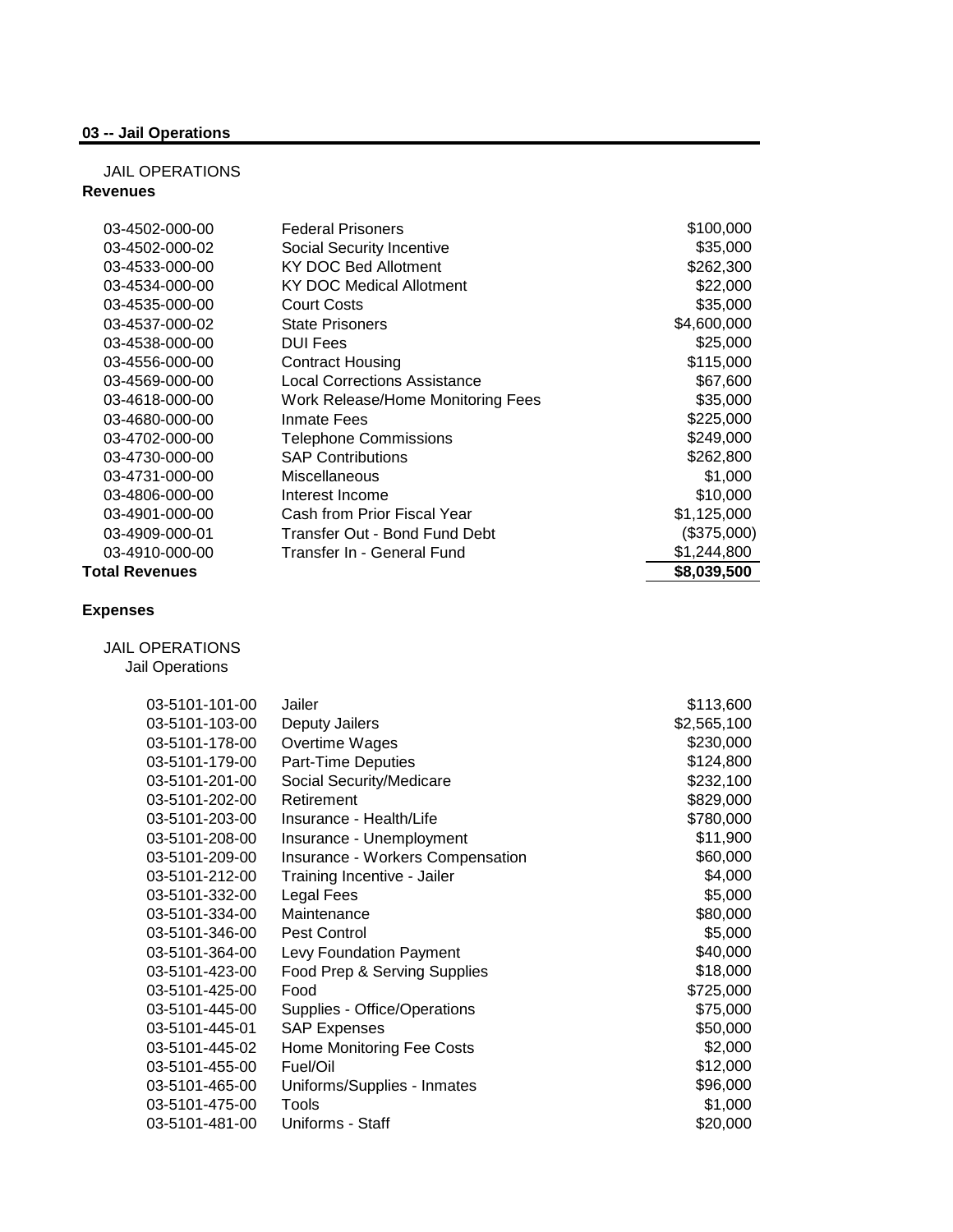| 03-5101-515-00                                               | General Welfare - Fitness Program        | \$5,000     |
|--------------------------------------------------------------|------------------------------------------|-------------|
| 03-5101-525-00                                               | Insurance - Building                     | \$75,000    |
| 03-5101-529-00                                               | Insurance - Liability                    | \$30,000    |
| 03-5101-535-00                                               | Insurance - Vehicle                      | \$10,000    |
| 03-5101-549-00                                               | Medical - Inmates                        | \$1,150,000 |
| 03-5101-551-00                                               | <b>Association Dues</b>                  | \$1,500     |
| 03-5101-569-00                                               | Training                                 | \$11,000    |
| 03-5101-573-00                                               | Telephone & Pagers                       | \$9,000     |
| 03-5101-576-00                                               | Travel                                   | \$6,000     |
| 03-5101-576-01                                               | Drug Tests/Vaccines - Staff              | \$3,500     |
| 03-5101-578-00                                               | <b>Utilities</b>                         | \$390,000   |
| 03-5101-599-00                                               | Miscellaneous                            | \$1,000     |
| 03-5101-703-00                                               | Equipment - Communication                | \$8,000     |
| 03-5101-705-00                                               | <b>Equipment - Data Processing</b>       | \$6,000     |
| 03-5101-707-00                                               | <b>Equipment - Food Service</b>          | \$15,000    |
| 03-5101-717-00                                               | Equipment - Law Enforcement              | \$3,000     |
| 03-5101-725-00                                               | Equipment - Other                        | \$10,000    |
| 03-5101-742-00                                               | Capital Improvements                     | \$200,000   |
|                                                              | Total                                    | \$8,013,500 |
|                                                              |                                          |             |
| <b>ADMINISTRATION</b>                                        |                                          |             |
| <b>General Services</b>                                      |                                          |             |
|                                                              |                                          |             |
| 03-9100-185-00                                               | Payroll                                  | \$1,000     |
|                                                              | <b>Total General Services</b>            | \$1,000     |
|                                                              |                                          |             |
| Reserve for Budget Transfer                                  |                                          |             |
| 03-9200-999-00                                               | <b>Reserve for Budget Transfers</b>      | \$25,000    |
|                                                              | <b>Total Reserve for Budget Transfer</b> | \$25,000    |
|                                                              |                                          |             |
|                                                              | <b>Total ADMINISTRATION</b>              | \$26,000    |
| <b>Total Expenses</b>                                        |                                          | \$8,039,500 |
|                                                              |                                          |             |
| 04 - Local Government Economic Assistance<br><b>Revenues</b> |                                          |             |
|                                                              |                                          |             |
| 04-4508-000-00                                               | <b>LGED Grant</b>                        | \$200,000   |
| 04-4527-000-00                                               | <b>Coal Haul</b>                         | \$400,000   |
| 04-4529-000-00                                               | Mineral                                  | \$99,000    |
| 04-4806-000-00                                               | Interest Income                          | \$1,000     |
| 04-4901-000-00                                               | Cash from Prior Fiscal Year              | \$50,000    |
| 04-4910-000-00                                               | Transfer In - Gen Fund Cash Flow Adv     | \$500,000   |
| 04-4909-000-00                                               | Transfer Out - Gen Fund Cash Flow Repay  | (\$500,000) |
| <b>Total Revenues</b>                                        |                                          | \$750,000   |
|                                                              |                                          |             |
|                                                              |                                          |             |
|                                                              |                                          |             |

# **Expenses**

Economic Development

| 04-5075-739-00 | Other Equipment                   | \$200,000 |
|----------------|-----------------------------------|-----------|
|                | <b>Total Economic Development</b> | \$200,000 |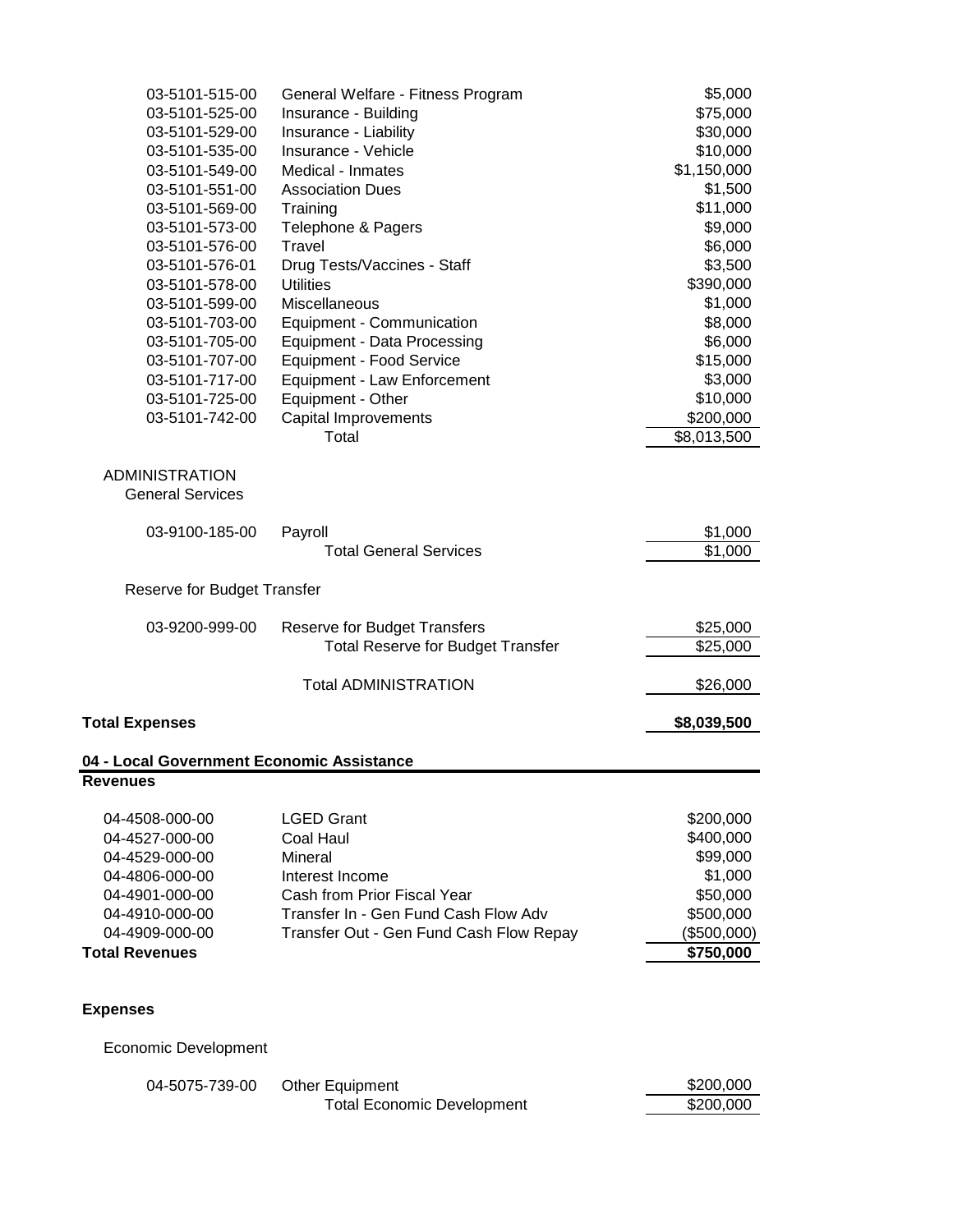|                                           | <b>Total Economic Development</b>                     | \$200,000              |
|-------------------------------------------|-------------------------------------------------------|------------------------|
| ROAD OPERATIONS<br><b>Road Operations</b> |                                                       |                        |
| 04-6105-405-00                            | Asphalt - Resurfacing<br><b>Total Road Operations</b> | \$550,000<br>\$550,000 |
|                                           | <b>Total Road Operations</b>                          | \$550,000              |
| <b>Total Expenses</b>                     |                                                       | \$750,000              |

#### **05 - Solid Waste Construction/Capital Equipment Fund Revenues**

| Total Revenues |                             | \$1,401,500 |
|----------------|-----------------------------|-------------|
| 05-4910-000-00 | Transfer In - Other Funds   | \$200,000   |
| 05-4901-000-00 | Cash from Prior Fiscal Year | \$1,200,000 |
| 05-4803-000-00 | Interest Income             | \$1,500     |
|                |                             |             |

### **Expenses**

#### SOLID WASTE Solid Waste

| <b>Total Expenses</b> |                                       | \$1,401,500 |
|-----------------------|---------------------------------------|-------------|
|                       | Total                                 | \$1,401,500 |
|                       | <b>Total Solid Waste Construction</b> | \$1,401,500 |
| 05-5212-741-00        | Capital Equipment                     | \$21,500    |
| 05-5212-742-01        | Leachate Collection System            | \$50,000    |
| 05-5212-742-00        | Liner Installation and termination    | \$700,000   |
| 05-5212-716-00        | Earth Work                            | \$50,000    |
| 05-5212-431-00        | <b>Materials &amp; Supplies</b>       | \$480,000   |
| 05-5212-323-00        | <b>Engineering Services</b>           | \$100,000   |
|                       |                                       |             |

#### **15 - Solid Waste Operating Fund**

**Revenues**

| 15-4405-000-00 | Off-Sight Waste Management Fee         | \$1,000     |
|----------------|----------------------------------------|-------------|
| 15-4506-000-01 | <b>Illegal Dump Reimbursement</b>      | \$1,000     |
| 15-4506-000-02 | Litter Abatement Funds                 | \$70,000    |
| 15-4603-000-00 | <b>Tipping Fees - West</b>             | \$2,000,000 |
| 15-4603-000-01 | <b>Tipping Fees - Transfer Station</b> | \$4,400,000 |
| 15-4603-000-02 | Tipping Fees - East Convenience        | \$35,000    |
| 15-4713-000-00 | <b>Recycling Receipts</b>              | \$100,000   |
| 15-4730-000-00 | <b>Other Receipts</b>                  | \$20,000    |
| 15-4806-000-00 | Interest Income                        | \$7,000     |
| 15-4901-000-00 | Cash from Prior Fiscal Year            | \$1,800,000 |
|                |                                        |             |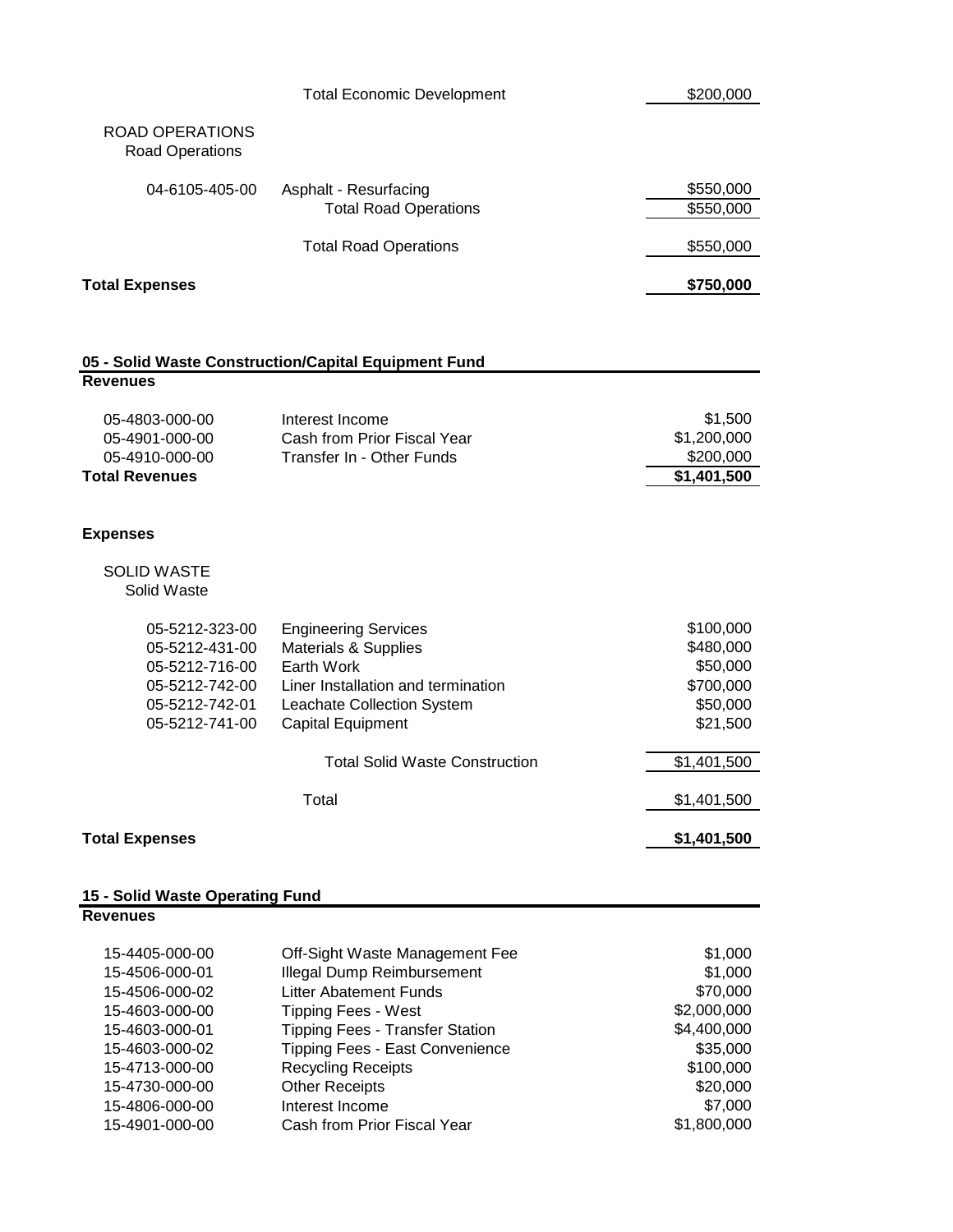| Total Revenues |                                           | \$7,742,300   |
|----------------|-------------------------------------------|---------------|
| 15-4909-000-04 | Transfers Out - Debt Service expires 2017 | (\$311,700)   |
| 15-4909-000-02 | Transfer Out - Construction Fund          | $(\$200,000)$ |
| 15-4909-000-00 | Transfers Out - Closure/Post Closure      | (\$180,000)   |

### **Expenses**

### LANDFILL OPERATIONS Landfill

| 15-5210-178-00 | Overtime Pay                                            | \$85,000  |
|----------------|---------------------------------------------------------|-----------|
| 15-5210-179-00 | <b>Temporary Labor</b>                                  | \$35,000  |
| 15-5210-185-00 | <b>Salaries</b>                                         | \$790,000 |
| 15-5210-201-00 | Social Security/Medicare                                | \$69,615  |
| 15-5210-202-00 | Retirement                                              | \$170,000 |
| 15-5210-203-00 | Employee Insurance                                      | \$210,000 |
| 15-5210-208-00 | Unemployment Insurance                                  | \$2,350   |
| 15-5210-209-00 | <b>Workmen's Compensation</b>                           | \$40,000  |
| 15-5210-324-00 | Sampling/Monitoring                                     | \$107,000 |
| 15-5210-332-00 | <b>Professional Fees</b>                                | \$50,000  |
| 15-5210-343-00 | <b>Medical Services</b>                                 | \$5,000   |
| 15-5210-346-00 | Pest Control                                            | \$1,000   |
| 15-5210-348-00 | <b>Materials &amp; Supplies</b>                         | \$20,000  |
| 15-5210-348-01 | Tarps                                                   | \$10,000  |
| 15-5210-348-02 | Safety Equipment                                        | \$2,000   |
| 15-5210-364-00 | <b>Equipment Rental</b>                                 | \$5,000   |
| 15-5210-366-00 | Special Waste Diversion                                 | \$1,500   |
| 15-5210-398-00 | <b>Contract Services - Hauling and Transfer Station</b> | \$620,000 |
| 15-5210-409-00 | Gravel                                                  | \$40,000  |
| 15-5210-413-00 | Data Processing                                         | \$6,000   |
| 15-5210-421-00 | <b>Site Reclamation</b>                                 | \$8,000   |
| 15-5210-425-00 | Food Work Release                                       | \$1,000   |
| 15-5210-445-00 | <b>Office Supplies</b>                                  | \$4,000   |
| 15-5210-455-00 | Fuel & Oil                                              | \$400,000 |
| 15-5210-475-00 | Tools                                                   | \$2,500   |
| 15-5210-479-00 | <b>Tires &amp; Tubes</b>                                | \$15,000  |
| 15-5210-481-00 | Uniforms                                                | \$10,000  |
| 15-5210-514-00 | Freight & Postage                                       | \$2,000   |
| 15-5210-525-00 | Insurance - Building                                    | \$8,000   |
| 15-5210-529-00 | Insurance - Liability                                   | \$40,000  |
| 15-5210-535-00 | Insurance - Vehicle                                     | \$12,000  |
| 15-5210-539-00 | <b>Legal Notices</b>                                    | \$1,500   |
| 15-5210-539-01 | <b>Environmental Remediation Fee</b>                    | \$425,000 |
| 15-5210-569-00 | Registrations, Conferences & Training                   | \$4,000   |
| 15-5210-573-00 | Telephone                                               | \$6,000   |
| 15-5210-578-00 | <b>Utilities</b>                                        | \$16,500  |
| 15-5210-580-00 | Leachate Disposal                                       | \$35,000  |
| 15-5210-585-00 | Property Maintenance/SW Management                      | \$72,000  |
| 15-5210-586-00 | Maintenance - Building                                  | \$8,000   |
| 15-5210-586-01 | Maintenance - Waste Facilities                          | \$98,000  |
| 15-5210-586-02 | Maintenance - Grounds                                   | \$8,500   |
| 15-5210-588-00 | Maintenance - Equipment                                 | \$300,000 |
| 15-5210-591-00 | Maintenance - Radio                                     | \$1,000   |
| 15-5210-594-00 | <b>Safety Programs</b>                                  | \$1,500   |
|                |                                                         |           |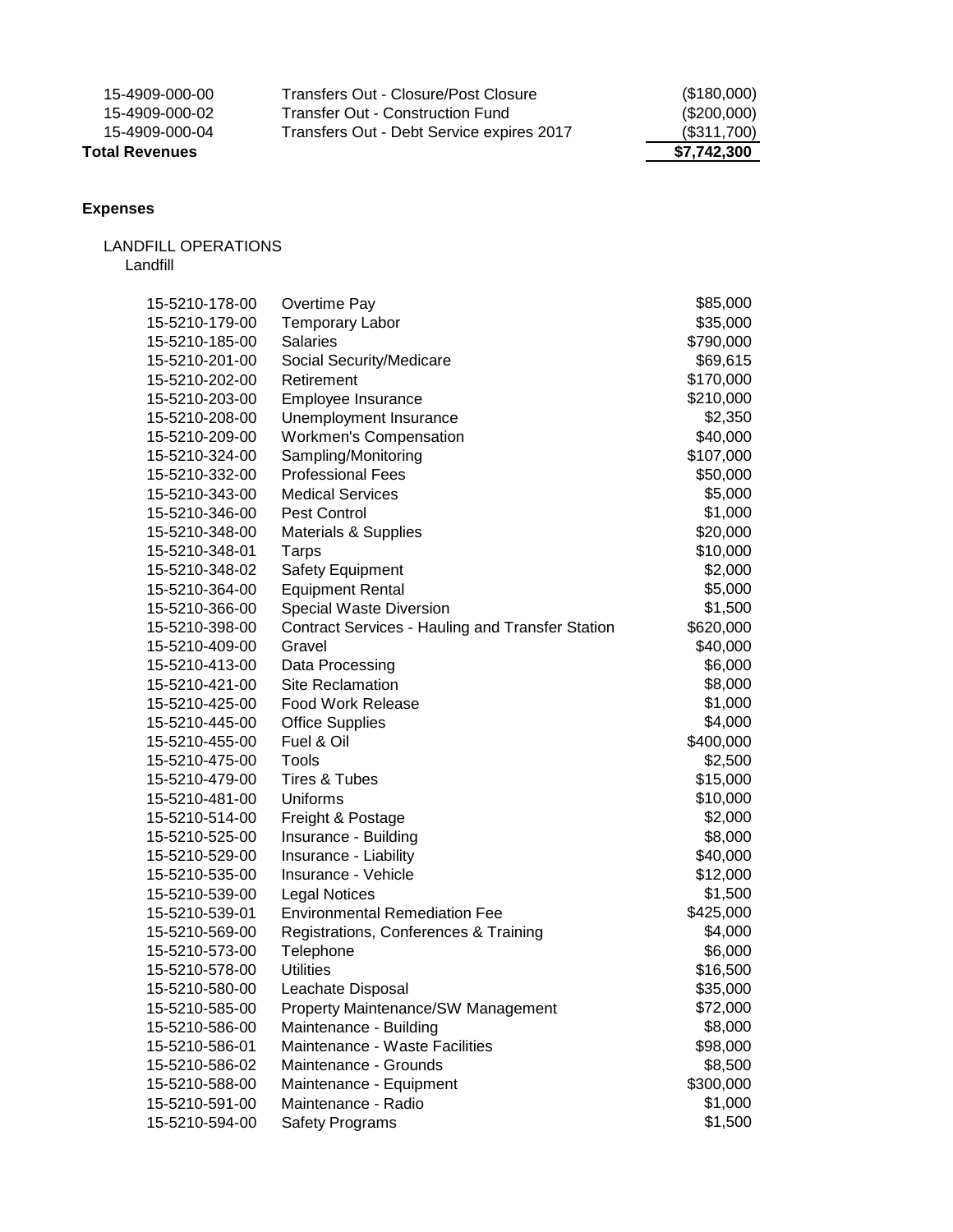| 15-5210-599-00          | Miscellaneous                         | \$1,000            |
|-------------------------|---------------------------------------|--------------------|
| 15-5210-709-00          | <b>Furniture &amp; Fixtures</b>       | \$1,500            |
| 15-5210-715-00          | Land                                  | \$210,000          |
| 15-5210-723-00          | <b>Motor Vehicles</b>                 | \$0                |
| 15-5210-725-00          | <b>Office Equipment</b>               | \$1,500            |
| 15-5210-741-00          | <b>Capital Equipment</b>              | \$745,836          |
| 15-5210-742-00          | <b>Building and Construction</b>      | \$38,000           |
|                         | <b>Total Landfill</b>                 | \$4,746,801        |
| <b>Transfer Station</b> |                                       |                    |
| 15-5211-178-00          | Overtime Pay                          | \$120,000          |
| 15-5211-179-00          | Part-time/temporary labor             | \$50,000           |
| 15-5211-185-00          | <b>Salaries</b>                       | \$600,000          |
| 15-5211-201-00          | Social Security/Medicare              | \$56,993           |
| 15-5211-202-00          | Retirement                            | \$134,496          |
| 15-5211-203-00          | Employee Insurance                    | \$202,000          |
| 15-5211-208-00          | Unemployment Insurance                | \$1,000            |
| 15-5211-209-00          | <b>Workmen's Compensation</b>         | \$35,000           |
| 15-5211-324-00          | Sampling and Monitoring               | \$1,000            |
| 15-5211-332-00          | <b>Professional Fees</b>              | \$5,000            |
| 15-5211-346-00          | Pest Control                          | \$1,100            |
| 15-5211-348-00          | Materials & Supplies                  | \$8,000            |
| 15-5211-348-02          | <b>Safety Equipment</b>               | \$2,000            |
| 15-5211-364-00          | <b>Equipment Rental/Grinding</b>      | \$75,000           |
| 15-5211-366-00          | Special Waste Diversion               | \$2,000            |
| 15-5211-413-00          | Data Processing                       | \$1,000            |
| 15-5211-425-00          | Food- Work Release                    | \$10,850           |
| 15-5211-445-00          | <b>Office Supplies</b>                | \$10,000           |
| 15-5211-455-00          | Fuel & Oil                            | \$300,000          |
| 15-5211-475-00          | Tools                                 | \$5,000            |
| 15-5211-479-00          | Tires & Tubes                         | \$100,000          |
| 15-5211-481-00          | Uniforms                              | \$6,000            |
| 15-5211-495-00          | CDL Program                           | \$1,000            |
| 15-5211-514-00          | Freight & Postage                     | \$500              |
| 15-5211-525-00          | Insurance - Building                  | \$6,000            |
| 15-5211-529-00          |                                       |                    |
|                         | Insurance - Liability                 | \$7,500<br>\$8,000 |
| 15-5211-535-00          | Insurance - Vehicle                   |                    |
| 15-5211-539-00          | <b>Legal Notices</b>                  | \$1,000            |
| 15-5211-569-00          | Registrations, Conferences & Training | \$1,000            |
| 15-5211-573-00          | Telephone                             | \$2,000            |
| 15-5211-578-00          | <b>Utilities</b>                      | \$12,980           |
| 15-5211-586-00          | Maintenance - Building                | \$8,000            |
| 15-5211-586-01          | Maintenance - Facilities              | \$8,000            |
| 15-5211-588-00          | Maintenance - Equipment               | \$118,000          |
| 15-5211-591-00          | Maintenance - Radio                   | \$1,000            |
| 15-5211-594-00          | <b>Safety Programs</b>                | \$2,000            |
| 15-5211-725-00          | Other Equipment                       | \$5,000            |
| 15-5211-741-00          | <b>Capital Equipment</b>              | \$250,000          |
| 15-5211-742-00          | <b>Building and Construction</b>      | \$1,800            |
|                         | <b>Total Transfer Station</b>         | \$2,160,219        |
|                         |                                       |                    |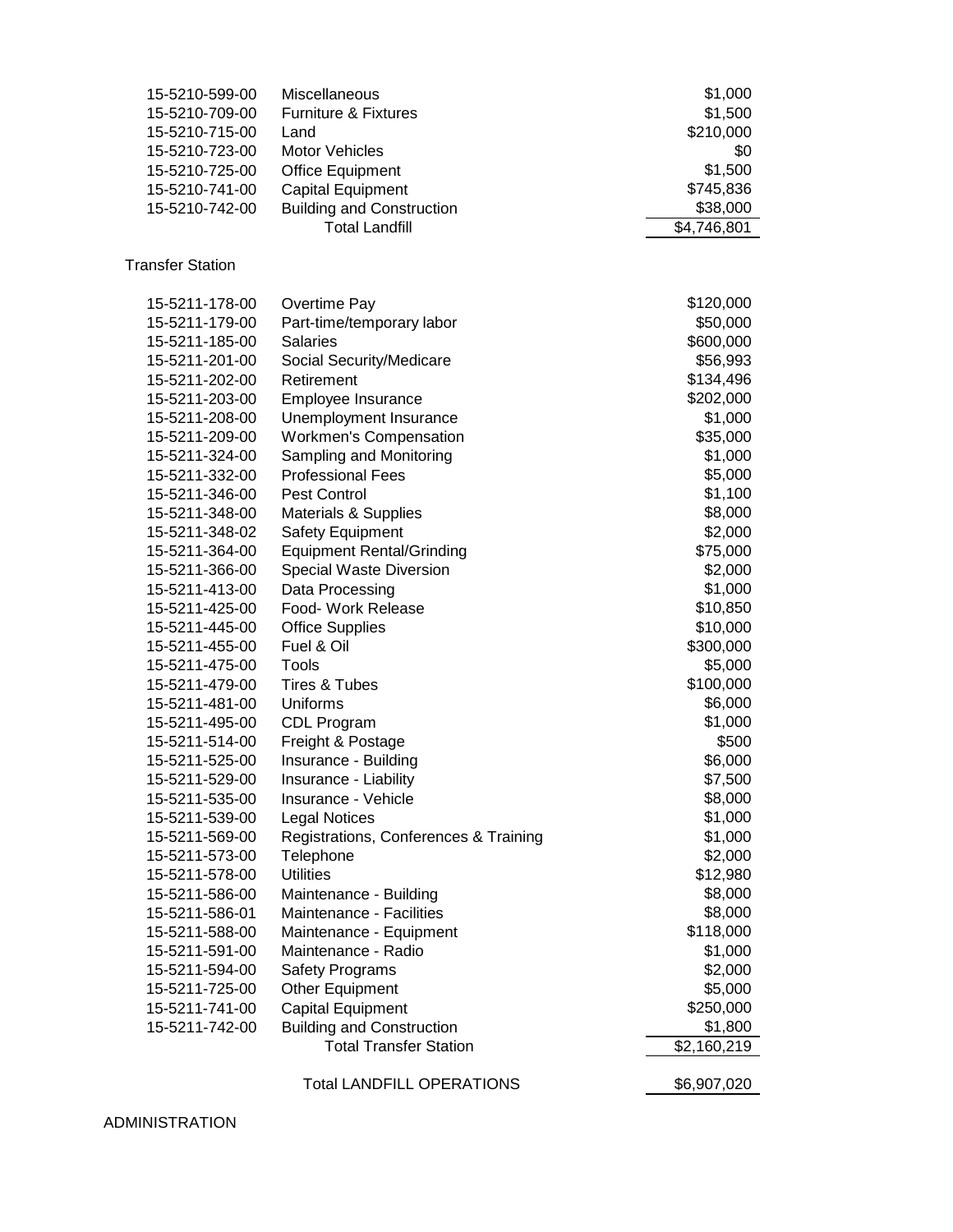### General Services

| <b>Total Expenses</b> |                               | \$7,742,300 |
|-----------------------|-------------------------------|-------------|
|                       | <b>Total ADMINISTRATION</b>   | \$835,280   |
|                       | <b>Total General Services</b> | \$835,280   |
| 15-9200-999-00        | Reserve                       | \$833,780   |
| 15-9100-185-00        | Payroll                       | \$1,500     |

### **21 - Bond Sinking Fund**

#### **Revenues**

| Transfer In - GF WKU | \$610,000                                                                                                                                                                                            |
|----------------------|------------------------------------------------------------------------------------------------------------------------------------------------------------------------------------------------------|
|                      |                                                                                                                                                                                                      |
|                      | \$2,000,000                                                                                                                                                                                          |
|                      | \$400,000                                                                                                                                                                                            |
|                      | \$375,000                                                                                                                                                                                            |
|                      | \$118,000                                                                                                                                                                                            |
|                      | \$800,000                                                                                                                                                                                            |
|                      | \$1,000                                                                                                                                                                                              |
|                      | Interest Income<br><b>Surplus Prior Year</b><br>Transfer In - GF Operations Center<br><b>Transfers In - Detention Center</b><br>Transfers In - GF Tourist Tax<br>Transfers In - GF Convention Center |

### **Expenses**

|  | <b>DEBT SERVICE</b> |  |
|--|---------------------|--|
|  |                     |  |

Bond Repayments

| 21-7200-602-00          | <b>Bond Principal - Complex</b>           | \$91,200    |
|-------------------------|-------------------------------------------|-------------|
| 21-7200-602-01          | <b>Bond Principal - Detention Center</b>  | \$288,800   |
| 21-7200-602-02          | <b>Bond Principal - Tourism</b>           | \$400,000   |
| 21-7200-602-03          | <b>Bond Principal - Convention Center</b> | \$1,250,000 |
| 21-7200-602-04          | Bond Principal - WKU                      | \$525,000   |
| 21-7200-602-06          | Principal - Eco Dev Projects              | \$905,000   |
| 21-7200-606-00          | <b>Bond Interest - Complex</b>            | \$26,000    |
| 21-7200-606-01          | <b>Bond Interest - Detention Center</b>   | \$82,000    |
| 21-7200-606-02          | Bond Interest - Tourism                   | \$28,000    |
| 21-7200-606-03          | <b>Bond Interest - Convention Center</b>  | \$620,000   |
| 21-7200-606-04          | Bond Interest - WKU                       | \$85,000    |
|                         | <b>Total Bond Repayments</b>              | \$4,301,000 |
|                         |                                           |             |
|                         | <b>Total DEBT SERVICE</b>                 | \$4,301,000 |
|                         |                                           |             |
| <b>ADMINISTRATION</b>   |                                           |             |
| <b>General Services</b> |                                           |             |
| 21-9100-307-00          | <b>Trustee Fees</b>                       | \$3,000     |
|                         | <b>Total General Services</b>             | \$3,000     |
|                         | <b>Total ADMINISTRATION</b>               | \$3,000     |
|                         |                                           |             |
| <b>Total Expenses</b>   |                                           | \$4,304,000 |
|                         |                                           |             |
|                         |                                           |             |

**31 - Economic Development Fund**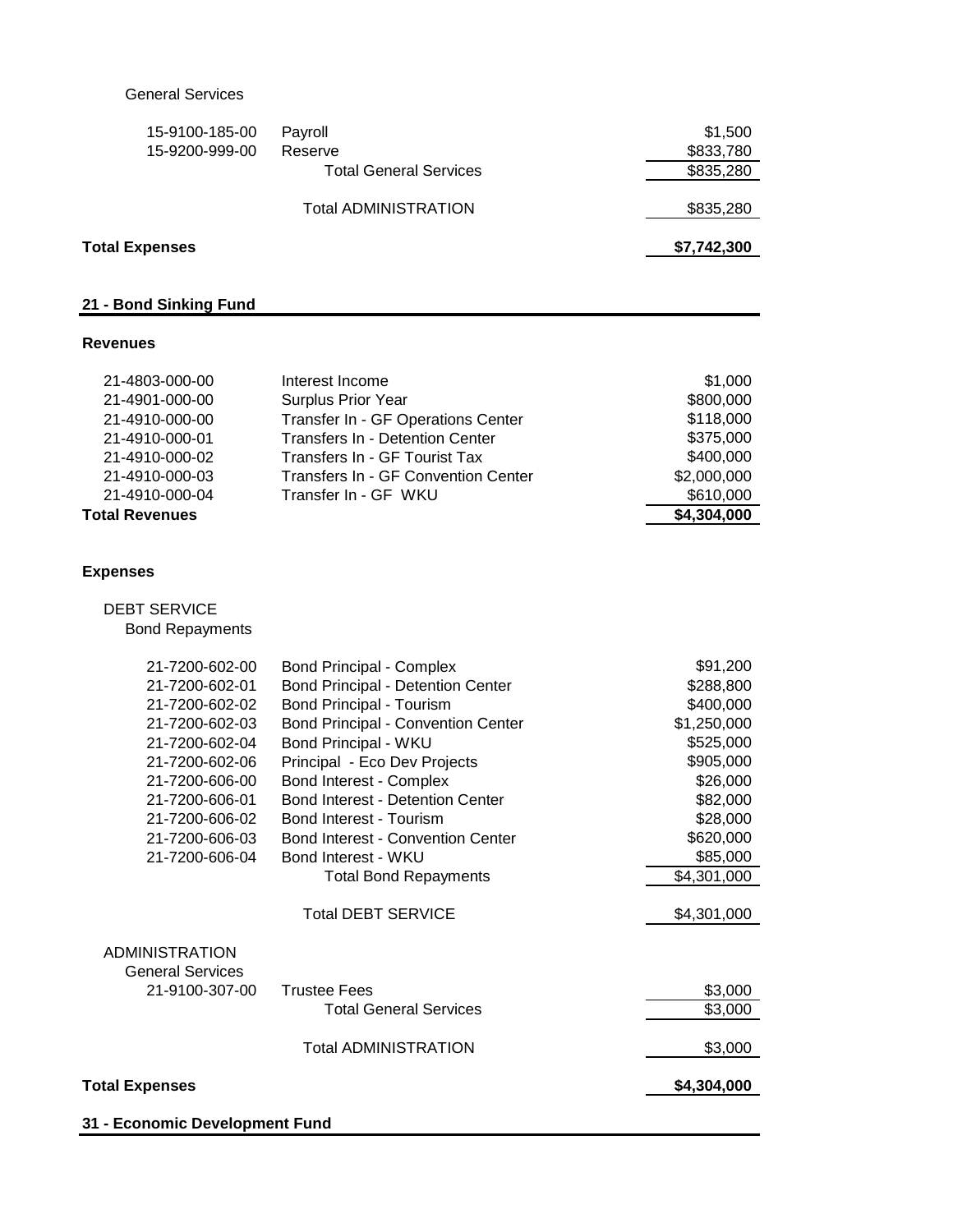| <b>Revenues</b>                    |                                        |             |
|------------------------------------|----------------------------------------|-------------|
| 31-4806-000-00                     | Interest Income                        | \$4,000     |
| 31-4901-000-00                     | Cash from Prior Fiscal Year            | \$750,000   |
| 31-4910-000-00                     | Transfer In - General Fund             | \$250,000   |
| <b>Total Revenues</b>              |                                        | \$1,004,000 |
| <b>Expenses</b>                    |                                        |             |
|                                    |                                        |             |
| <b>ECONOMIC DEVELOPMENT</b>        |                                        |             |
| 31-5075-715-00                     | Land                                   | \$300,000   |
| 31-5075-716-00                     | Land Improvement                       | \$210,000   |
| 31-5075-742-00                     | <b>Buildings and Construction</b>      | \$454,000   |
| 31-5075-902-00                     | <b>Payments to Government Agencies</b> | \$40,000    |
| <b>Total Expenses</b>              |                                        | \$1,004,000 |
|                                    |                                        |             |
| 75 - Solid Waste Debt Service Fund |                                        |             |
| <b>Revenues</b>                    |                                        |             |
| 75-4806-000-00                     | Interest Income                        | \$300       |
| 75-4901-000-00                     | Cash from Prior Fiscal Year            | \$65,000    |
| 75-4910-000-00                     | Transfer In - Operating                | \$311,700   |
| <b>Total Revenues</b>              |                                        | \$377,000   |
| <b>Expenses</b>                    |                                        |             |
|                                    |                                        |             |
| <b>DEBT SERVICE</b>                |                                        |             |
| <b>Bond Repayments</b>             |                                        |             |
| 75-7401-601-01                     | Bond Principal - expires 2017          | \$359,000   |
| 75-7401-605-01                     | Bond Interest - expires 2017           | \$18,000    |
|                                    | <b>Total Bond Repayments</b>           | \$377,000   |
|                                    | <b>Total DEBT SERVICE</b>              | \$377,000   |
| <b>Total Expenses</b>              |                                        | \$377,000   |
|                                    |                                        |             |
| 76 - Solid Waste Closure           |                                        |             |
| <b>Revenues</b>                    |                                        |             |
| 76-4801-000-00                     | Interest Income                        | \$20,000    |
| 76-4901-000-00                     | Cash from Prior Fiscal Year            | \$4,150,000 |
| 76-4910-000-00                     | Transfers In - Operating Fund          | \$144,000   |
| <b>Total Revenues</b>              |                                        | \$4,314,000 |
|                                    |                                        |             |

## **Expenses**

SOLID WASTE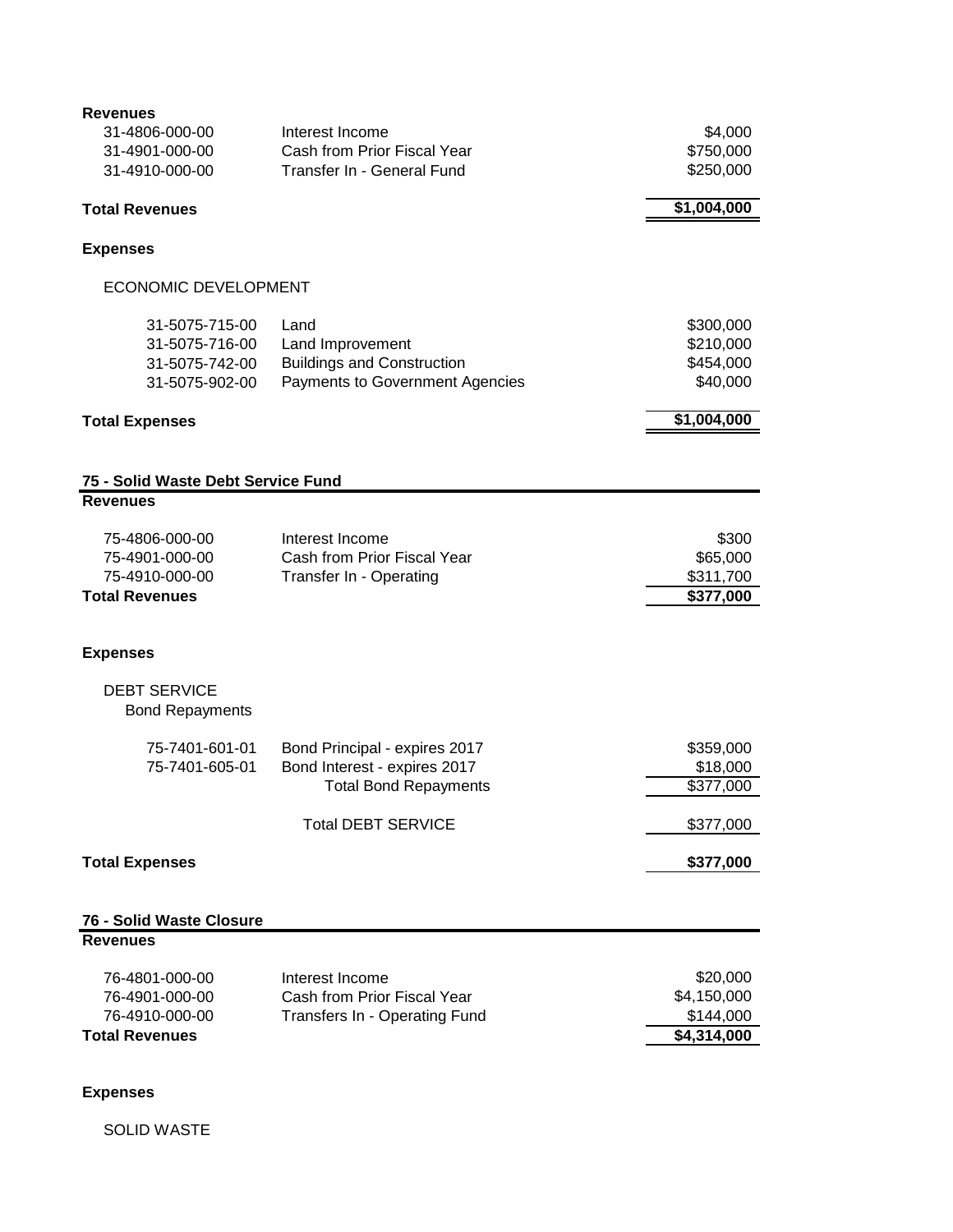Solid Waste

| 76-5212-323-00<br>76-5212-421-00<br>76-5212-421-01<br>76-5212-716-00 | <b>Engineering Services</b><br><b>Site Reclamation</b><br>Methane Management<br>Earth Work<br><b>Total Solid Waste Construction</b> | \$125,000<br>\$25,000<br>\$300,000<br>\$100,000<br>\$550,000 |
|----------------------------------------------------------------------|-------------------------------------------------------------------------------------------------------------------------------------|--------------------------------------------------------------|
|                                                                      | Total                                                                                                                               | \$550,000                                                    |
| <b>ADMINISTRATION</b><br>Reserve for Budget Transfer                 |                                                                                                                                     |                                                              |
| 76-9200-999-00                                                       | <b>Reserve For Transfers</b>                                                                                                        | \$3,764,000                                                  |
|                                                                      | <b>Total Reserve for Budget Transfer</b>                                                                                            | \$3,764,000                                                  |
|                                                                      | <b>Total ADMINISTRATION</b>                                                                                                         | \$3,764,000                                                  |
| <b>Total Expenses</b>                                                |                                                                                                                                     | \$4,314,000                                                  |
| 77 - Solid Waste Post-Closure                                        |                                                                                                                                     |                                                              |
| <b>Revenues</b>                                                      |                                                                                                                                     |                                                              |
| 77-4801-000-00<br>77-4901-000-00<br>77-4910-000-00                   | Interest Income<br>Cash from Prior Fiscal Year<br>Transfers In - Operating Fund                                                     | \$14,000<br>\$2,900,000<br>\$36,000                          |
| <b>Total Revenues</b>                                                |                                                                                                                                     | \$2,950,000                                                  |
| <b>Expenses</b>                                                      |                                                                                                                                     |                                                              |
| <b>ADMINISTRATION</b><br>Reserve for Budget Transfer                 |                                                                                                                                     |                                                              |
| 77-9200-999-00                                                       | <b>Reserve For Transfers</b>                                                                                                        | \$2,950,000                                                  |
|                                                                      | <b>Total Reserve for Budget Transfer</b>                                                                                            | \$2,950,000                                                  |
|                                                                      | Total ADMINISTRATION                                                                                                                | \$2,950,000                                                  |
| <b>Total Expenses</b>                                                |                                                                                                                                     | \$2,950,000                                                  |
| 78 - Daviess County Health Insurance Fund                            |                                                                                                                                     |                                                              |
| <b>Revenues</b>                                                      |                                                                                                                                     |                                                              |
| 78-4726-000-00                                                       | DC HEALTH INSURANCE                                                                                                                 | \$3,700,000                                                  |
| 78-4801-000-00<br>78-4901-000-00                                     | Interest Income<br>Cash From Prior Fiscal Year                                                                                      | \$100<br>\$1,000                                             |
| <b>Total Revenues</b>                                                |                                                                                                                                     | \$3,701,100                                                  |
|                                                                      |                                                                                                                                     |                                                              |

## **Expenses**

HEALTH INSURANCE